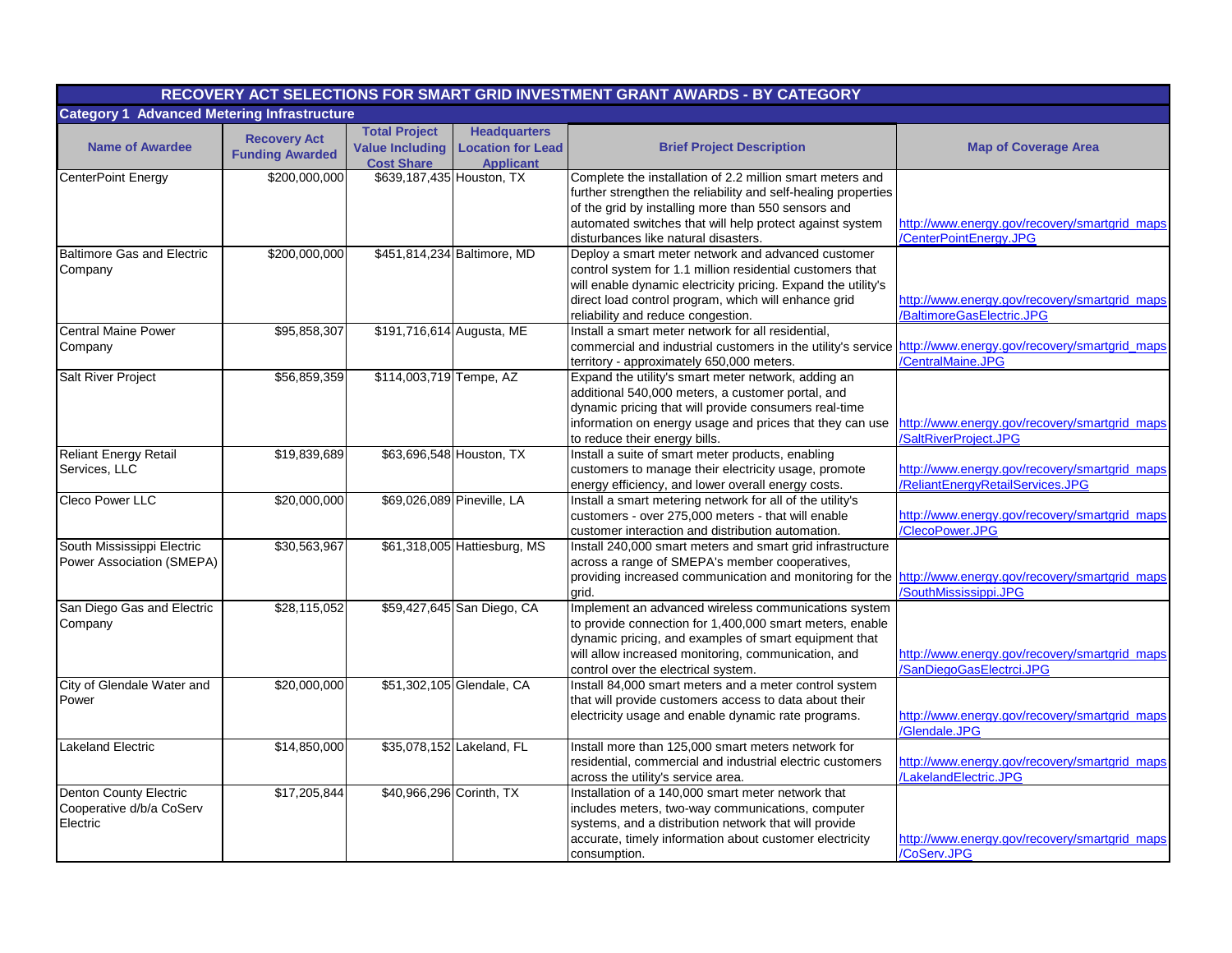| <b>Pacific Northwest</b>             | \$19,576,743 |                          | \$39,153,486 Portland, OR with   | Implement a smart grid system, including more than                                                    |                                                                                 |
|--------------------------------------|--------------|--------------------------|----------------------------------|-------------------------------------------------------------------------------------------------------|---------------------------------------------------------------------------------|
| <b>Generating Cooperative</b>        |              |                          | addtl. benefits in               | 95,000 smart meters, substation equipment, and load                                                   |                                                                                 |
|                                      |              |                          | WA, ID, NV, UT                   | management devices, that will integrate 15 electric                                                   |                                                                                 |
|                                      |              |                          | and MT                           | cooperatives across 4 states using a central data                                                     |                                                                                 |
|                                      |              |                          |                                  | collection software system hosted by the Pacific                                                      | http://www.energy.gov/recovery/smartgrid_maps                                   |
|                                      |              |                          |                                  | Northwest Generating Cooperative.                                                                     | /PacificNorthwest.JPG                                                           |
| Cobb Electric Membership             | \$16,893,836 |                          | \$33,787,672 Marietta, GA        | Deploy 190,000 smart meters, covering 100 percent of the                                              |                                                                                 |
| Corporation                          |              |                          |                                  | utility's customer base. Implement communication                                                      |                                                                                 |
|                                      |              |                          |                                  | infrastructure and load control switches, using state-of-the-                                         |                                                                                 |
|                                      |              |                          |                                  | art interoperable systems, servers, and data management http://www.energy.gov/recovery/smartgrid_maps |                                                                                 |
|                                      |              |                          |                                  | technologies.                                                                                         | /CobbElectric.JPG                                                               |
| South Kentucky Rural                 | \$9,538,234  |                          | \$19,636,215 Somerset, KY        | Upgrade the electric metering system to a smart meter                                                 |                                                                                 |
| <b>Electric Cooperative</b>          |              |                          |                                  | network for more than 66,000 families and businesses in                                               | http://www.energy.gov/recovery/smartgrid_maps                                   |
| Corporation                          |              |                          |                                  | rural Kentucky.                                                                                       | SouthKentucky.JPG                                                               |
| <b>Connecticut Municipal</b>         | \$9,188,050  | \$18,376,100 Norwich, CT |                                  | Build a regional smart meter network infrastructure                                                   |                                                                                 |
| Electric Energy Cooperative          |              |                          |                                  | including 5 municipal utilities and at least 13,000 meters                                            |                                                                                 |
|                                      |              |                          |                                  | that will allow customers to control their electricity use                                            |                                                                                 |
|                                      |              |                          |                                  | through time-varying rates and control, communications,                                               | http://www.energy.gov/recovery/smartgrid_maps                                   |
|                                      |              |                          |                                  | and management systems.                                                                               | /ConnecticutMunicipalElectricCoop.JPG                                           |
| Talquin Electric Cooperative,        | \$8,100,000  | \$16,200,000 Quincy, FL  |                                  | Install a smart meter network system for 56,000                                                       |                                                                                 |
| Inc.                                 |              |                          |                                  | residential and commercial customers in a mainly rural,                                               |                                                                                 |
|                                      |              |                          |                                  | four-county service area in North Florida. Also integrate an                                          |                                                                                 |
|                                      |              |                          |                                  | outage management system and geographic information                                                   | http://www.energy.gov/recovery/smartgrid_maps                                   |
|                                      |              |                          |                                  |                                                                                                       | Talquin.JPG                                                                     |
|                                      |              |                          |                                  | as part of the Smart Grid.                                                                            |                                                                                 |
| <b>Black Hills/Colorado Electric</b> | \$6,142,854  | \$12,285,708 Pueblo, CO  |                                  | Install 42,000 smart meters and communications                                                        |                                                                                 |
| Utility Co.                          |              |                          |                                  | infrastructure that will help facilitate meter reading and                                            | http://www.energy.gov/recovery/smartgrid_maps<br>/BlackHillColoradoElectric.JPG |
| Black Hills Power, Inc.              |              |                          |                                  | provide a pilot for a dynamic pricing program.<br>Install 69,000 smart meters, along with the         |                                                                                 |
|                                      | \$9,576,628  |                          | \$19,153,256 Rapid City, SD with |                                                                                                       |                                                                                 |
|                                      |              |                          | addtl. benefits in               | communications infrastructure, IT software, and                                                       |                                                                                 |
|                                      |              |                          | ND and MN                        | equipment necessary to operate a fully functional Smart                                               | http://www.energy.gov/recovery/smartgrid_maps                                   |
|                                      |              |                          |                                  | Grid system in service area.                                                                          | /BlackHills.JPG                                                                 |
| City of Westerville, OH              | \$4,320,000  |                          | \$10,663,000 Westerville, OH     | Conversion of 13,000 electricity and water meters to a                                                |                                                                                 |
|                                      |              |                          |                                  | smart grid network permitting two-way communications.                                                 |                                                                                 |
|                                      |              |                          |                                  | The new meters will measure, store, send and receive                                                  |                                                                                 |
|                                      |              |                          |                                  | consumptions data, including costs and prices, that will                                              |                                                                                 |
|                                      |              |                          |                                  | facilitate time-of-day electricity pricing.                                                           | http://www.energy.gov/recovery/smartgrid_maps                                   |
|                                      |              |                          |                                  |                                                                                                       | Westerville.JPG                                                                 |
| Cheyenne Light, Fuel and             | \$5,033,441  |                          | \$10,066,882 Cheyenne, WY        | Install 38,000 smart meters and communications                                                        |                                                                                 |
| Power Company                        |              |                          |                                  | infrastructure that will allow consumers to make use of                                               | http://www.energy.gov/recovery/smartgrid_maps                                   |
|                                      |              |                          |                                  | dynamic pricing to reduce their energy use.                                                           | /Cheyenne.JPG                                                                   |
| Entergy New Orleans, Inc.            | \$4,996,968  |                          | \$9,993,936 New Orleans, LA      | Install more than 11,000 residential smart meters and in-                                             |                                                                                 |
|                                      |              |                          |                                  | home display devices, coupled with dynamic pricing, to                                                |                                                                                 |
|                                      |              |                          |                                  | reduce energy use and electricity costs for low income                                                | http://www.energy.gov/recovery/smartgrid_maps                                   |
|                                      |              |                          |                                  | families.                                                                                             | /EntergyNewOrleans.JPG                                                          |
| Navajo Tribal Utility                | \$4,991,750  |                          | \$10,611,849 Ft. Defiance, AZ    | Install a smart grid network and data management system                                               |                                                                                 |
| Association                          |              |                          | with addtl. benefits             | for all of its 38,000 customers. Integrate the smart grid                                             |                                                                                 |
|                                      |              |                          | in NM and UT                     | system as part of the distribution network, which will help                                           | http://www.energy.gov/recovery/smartgrid_maps                                   |
|                                      |              |                          |                                  | quickly identify any system outages.                                                                  | /Navajo.JPG                                                                     |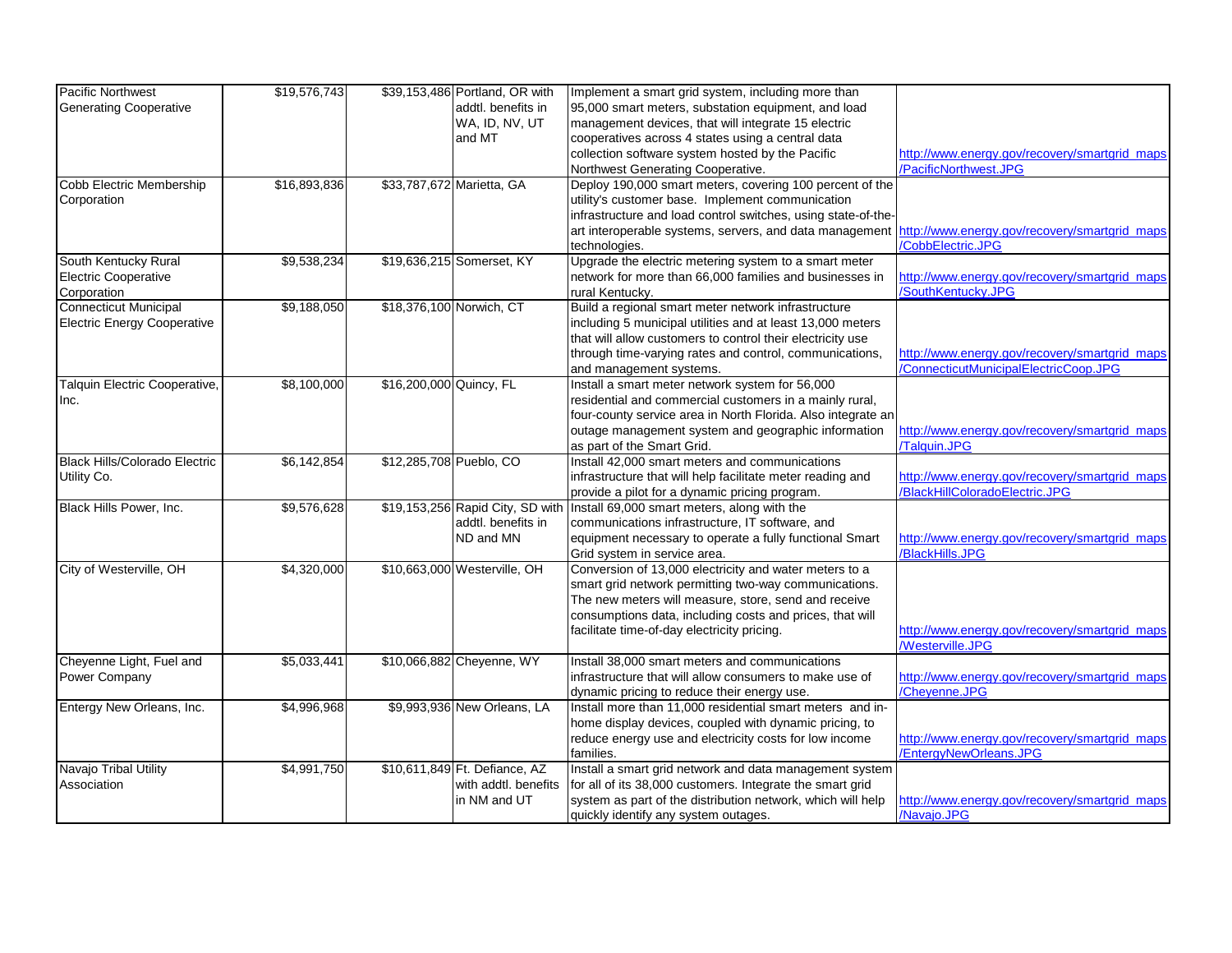| Sioux Valley Southwestern          | \$4,016,368            |                        | \$8,032,736 Coleman, SD with | Install a smart grid network across the full customer base |                                               |
|------------------------------------|------------------------|------------------------|------------------------------|------------------------------------------------------------|-----------------------------------------------|
| Electric Cooperative, Inc.         |                        |                        | addtl. benefits in           | 23,000 smart meters - that will allow for automated        |                                               |
|                                    |                        |                        | <b>MN</b>                    | electricity readings and additional monitoring of the      |                                               |
|                                    |                        |                        |                              | system in case of outages or disruptions.                  | http://www.energy.gov/recovery/smartgrid_maps |
|                                    |                        |                        |                              |                                                            | SiouxValleyEnergy.JPG                         |
| <b>Woodruff Electric</b>           | \$2,357,520            |                        | \$5,016,000 Forrest City, AR | Install smart meters for more than 13,000 electric         |                                               |
|                                    |                        |                        |                              | cooperative customers that will provide time-of-use data,  | http://www.energy.gov/recovery/smartgrid_maps |
|                                    |                        |                        |                              | help monitor demand, and reduce outages.                   | WoodruffEelctric.JPG                          |
| City of Quincy, FL                 | $\sqrt{$2,471,041}$    | \$4,942,082 Quincy, FL |                              | Deploy a smart grid network across the entire customer     |                                               |
|                                    |                        |                        |                              | base, including two-way communication and dynamic          | http://www.energy.gov/recovery/smartgrid maps |
|                                    |                        |                        |                              | pricing to reduce utility bills.                           | /Quincy.JPG                                   |
| ALLETE Inc., d/b/a                 | \$1,544,004            |                        | \$3,088,008 Duluth, MN       | Expand the implementation of Minnesota Power's existing    |                                               |
| Minnesota Power                    |                        |                        |                              | smart meter network by deploying an additional 8,000       |                                               |
|                                    |                        |                        |                              | meters and new measurement and automation                  |                                               |
|                                    |                        |                        |                              | equipment. Will begin a dynamic pricing program.           | http://www.energy.gov/recovery/smartgrid_maps |
|                                    |                        |                        |                              |                                                            | <b>/ALLETEMNPower.JPG</b>                     |
| City of Fulton, Missouri           | \$1,527,641            |                        | \$3,055,282 Fulton, MO       | Replace more than 5,000 current electric meters with a     |                                               |
|                                    |                        |                        |                              | smart meter network that includes a dynamic pricing        | http://www.energy.gov/recovery/smartgrid_maps |
|                                    |                        |                        |                              | program to reduce consumer energy use.                     | <b>/Fulton.JPG</b>                            |
| Marblehead Municipal Light         | \$1,346,175            |                        | \$2,692,350 Marblehead, MA   | Install 10,000 smart meters and a pilot program to assess  |                                               |
| Department                         |                        |                        |                              | the effectiveness of real-time pricing and automated load  | http://www.energy.gov/recovery/smartgrid_maps |
|                                    |                        |                        |                              | management.                                                | /MarbleheadMunicipalLight.JPG                 |
| <b>Tri State Electric</b>          | \$1,138,060            |                        | \$2,428,454 McCaysville, GA  | Install more than 15,000 smart meters to enable            |                                               |
| Membership Corporation             |                        |                        | with addtl. benefits         | consumers to make use of dynamic pricing options.          |                                               |
|                                    |                        |                        | in TN                        | Expand line monitoring for improved outage detection       | http://www.energy.gov/recovery/smartgrid maps |
|                                    |                        |                        |                              | across the service area.                                   | <b>TriState.JPG</b>                           |
| <b>Wellsboro Electric Company</b>  | \$431,625              |                        | \$961,195 Wellsboro, PA      | Implement the "Smart Choices" project, which will deploy   |                                               |
|                                    |                        |                        |                              | smart meter network systems throughout the utility's       | http://www.energy.gov/recovery/smartgrid_maps |
|                                    |                        |                        |                              | service territory.                                         | <b>WellsboroElectric.JPG</b>                  |
| <b>Stanton County Public</b>       | \$397,000              |                        | \$794,000 Stanton, NE        | Extend existing smart meter network to all metering points |                                               |
| <b>Power District</b>              |                        |                        |                              | by deploying an additional 2,400 smart meters, along with  |                                               |
|                                    |                        |                        |                              | the associated computer software and hardware and data     | http://www.energy.gov/recovery/smartgrid_maps |
|                                    |                        |                        |                              | collection systems.                                        | StantonCountyPublicPower.JPG                  |
|                                    |                        |                        |                              |                                                            |                                               |
|                                    |                        |                        |                              |                                                            |                                               |
|                                    |                        |                        |                              |                                                            |                                               |
| <b>Category 2 Customer Systems</b> |                        |                        |                              |                                                            |                                               |
|                                    | <b>Recovery Act</b>    | <b>Total Project</b>   | <b>Headquarters</b>          |                                                            |                                               |
| <b>Name of Awardee</b>             | <b>Funding Awarded</b> | <b>Value Including</b> | <b>Location for Lead</b>     | <b>Brief Project Description</b>                           | <b>Map of Coverage Area</b>                   |
|                                    |                        | <b>Cost Share</b>      | <b>Applicant</b>             |                                                            |                                               |
| Honeywell International, Inc.      | \$11,384,363           |                        | \$22,768,726 Danvers, MA     | Provide automated peak pricing response for almost 700     |                                               |
|                                    |                        |                        |                              | commercial and industrial customers. Fully automated       |                                               |
|                                    |                        |                        |                              | demand response will reduce the electricity load during    | http://www.energy.gov/recovery/smartgrid_maps |
|                                    |                        |                        |                              | times of peak demand.                                      | Honevwell.JPG                                 |
| City of Tallahassee                | \$8,890,554            |                        | \$17,781,108 Tallahassee, FL | Implement a comprehensive demand response program,         |                                               |
|                                    |                        |                        |                              | including smart thermostats and advanced load control      |                                               |
|                                    |                        |                        |                              | systems, that will target residential and commercial       |                                               |
|                                    |                        |                        |                              | customers and lead to an estimated 35 MW reduction in      | http://www.energy.gov/recovery/smartgrid_maps |
|                                    |                        |                        |                              | peak power.                                                | <b>Tallahassee.JPG</b>                        |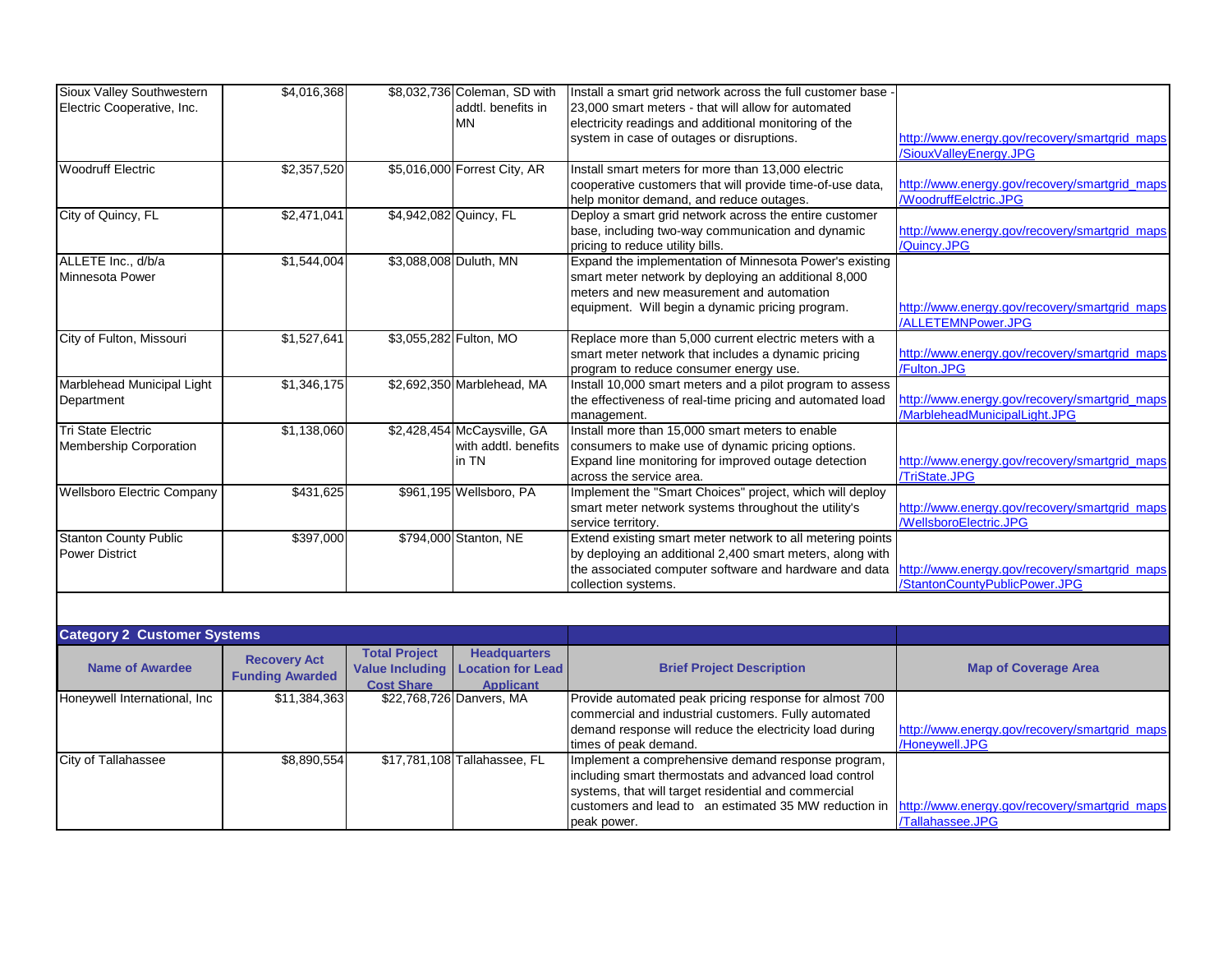| Iowa Association of                             | \$5,000,000            | \$12,531,203 Akeney, IA  |                                 | 75 consumer-owned utilities, serving over 96,000                |                                               |
|-------------------------------------------------|------------------------|--------------------------|---------------------------------|-----------------------------------------------------------------|-----------------------------------------------|
| <b>Municipal Utilities</b>                      |                        |                          |                                 | customers in 3 states, will implement a broad based load        |                                               |
|                                                 |                        |                          |                                 | control and dynamic pricing program using smart                 | http://www.energy.gov/recovery/smartgrid maps |
|                                                 |                        |                          |                                 | thermostats and web based energy portals.                       | /lowaAssoc.JPG                                |
| Atheros                                         | \$4,554,800            |                          | \$9,109,600 Orlando, FL         | Modify existing power line communications to enhance            | http://www.energy.gov/recovery/smartgrid_maps |
|                                                 |                        |                          |                                 | smart grid functionality.                                       | /Intellon.JPG                                 |
| <b>M2M Communications</b>                       | \$2,171,710            | \$4,343,421 Boise, ID    |                                 | Install smart grid-compatible irrigation load control           |                                               |
|                                                 |                        |                          |                                 | systems in California's central valley agricultural area in     | http://www.energy.gov/recovery/smartgrid_maps |
|                                                 |                        |                          |                                 | order to reduce peak electric demand in the state.              | /M2MCommunications.JPG                        |
|                                                 |                        |                          |                                 |                                                                 |                                               |
| <b>Category 3 Electric Distribution Systems</b> |                        |                          |                                 |                                                                 |                                               |
|                                                 |                        | <b>Total Project</b>     | <b>Headquarters</b>             |                                                                 |                                               |
| <b>Name of Awardee</b>                          | <b>Recovery Act</b>    | <b>Value Including</b>   | <b>Location for Lead</b>        | <b>Brief Project Description</b>                                | <b>Map of Coverage Area</b>                   |
|                                                 | <b>Funding Awarded</b> | <b>Cost Share</b>        | <b>Applicant</b>                |                                                                 |                                               |
| <b>Consolidated Edison</b>                      | \$136,170,899          |                          | \$272,341,798 New York, NY with | Deploy a wide-range of grid-related technologies,               |                                               |
|                                                 |                        |                          |                                 |                                                                 |                                               |
| Company of New York, Inc.                       |                        |                          | addtl. benefits in              | including automation, monitoring and two-way                    |                                               |
|                                                 |                        |                          | NJ                              | communications, to make the electric grid function more         |                                               |
|                                                 |                        |                          |                                 | efficiently and enable the integration of renewable             | http://www.energy.gov/recovery/smartgrid maps |
|                                                 |                        |                          |                                 | resources and energy efficient technologies.                    | /ConsolidatedEdisonNY.JPG                     |
| <b>Avista Utilities</b>                         | \$20,000,000           |                          | \$40,048,996 Spokane, WA with   | Implement a distribution management system, intelligent         |                                               |
|                                                 |                        |                          | addtl. benefits in ID           | end devices, and a communication network to reduce              |                                               |
|                                                 |                        |                          |                                 | distribution system loses, enable automatic restoration to      |                                               |
|                                                 |                        |                          |                                 | customers during outages, and allow for the integration of      | http://www.energy.gov/recovery/smartgrid maps |
|                                                 |                        |                          |                                 | on-site generating resources.                                   | /AvistaUtilities.JPG                          |
| PPL Electric Utilities Corp.                    | \$19,054,516           |                          | \$38,109,032 Allentown, PA      | Deploy a distribution management system and smart grid          |                                               |
|                                                 |                        |                          |                                 | technologies to monitor and control the grid in real-time,      |                                               |
|                                                 |                        |                          |                                 | improve system reliability and energy resource                  |                                               |
|                                                 |                        |                          |                                 | optimization, and provide the infrastructure for distributed    |                                               |
|                                                 |                        |                          |                                 | generation and broader energy efficiency efforts.               | http://www.energy.gov/recovery/smartgrid maps |
|                                                 |                        |                          |                                 |                                                                 | /PPL.JPG                                      |
| <b>Atlantic City Electric</b>                   | \$18,700,000           |                          | \$37,400,000 Mays Landing, NJ   | Deploy 25,000 direct load control devices, intelligent grid     |                                               |
|                                                 |                        |                          | with addtl. benefits            |                                                                 |                                               |
| Company                                         |                        |                          |                                 | sensors, automation technology, and communications              |                                               |
|                                                 |                        |                          | in MD and DC                    | infrastructure to enhance grid reliability, optimize the grid's |                                               |
|                                                 |                        |                          |                                 | operations, and empower consumers to better manage              |                                               |
|                                                 |                        |                          |                                 | and control their energy usage                                  | http://www.energy.gov/recovery/smartgrid maps |
|                                                 |                        |                          |                                 |                                                                 | /AtlanticCityElectric.JPG                     |
| Snohomish County Public                         | \$15,825,817           | \$31,651,634 Everett, WA |                                 | Install a smart grid framework on the utlity side, including    |                                               |
| Utilities District                              |                        |                          |                                 | a digital telecommunications network, substation                |                                               |
|                                                 |                        |                          |                                 | automation and a robust distribution system infrastructure,     |                                               |
|                                                 |                        |                          |                                 | that will allow enable the implementation of future smart       |                                               |
|                                                 |                        |                          |                                 | grid technologies including smart meters that will provide      |                                               |
|                                                 |                        |                          |                                 | real time energy use information to customers.                  | http://www.energy.gov/recovery/smartgrid_maps |
|                                                 |                        |                          |                                 |                                                                 | /SnohomishPUD.JPG                             |
| <b>Municipal Electric Authority</b>             | \$12,267,350           | \$24,534,700 Atlanta, GA |                                 | Install information technology and smart grid upgrades          |                                               |
| of Georgia                                      |                        |                          |                                 | throughout the system, including on substations, routers,       |                                               |
|                                                 |                        |                          |                                 | and network terminal units, to reduce peak demand and           |                                               |
|                                                 |                        |                          |                                 |                                                                 |                                               |
|                                                 |                        |                          |                                 | system maintenance costs.                                       | http://www.energy.gov/recovery/smartgrid_maps |
|                                                 |                        |                          |                                 |                                                                 | /MunicipalElectrciAuthority.JPG               |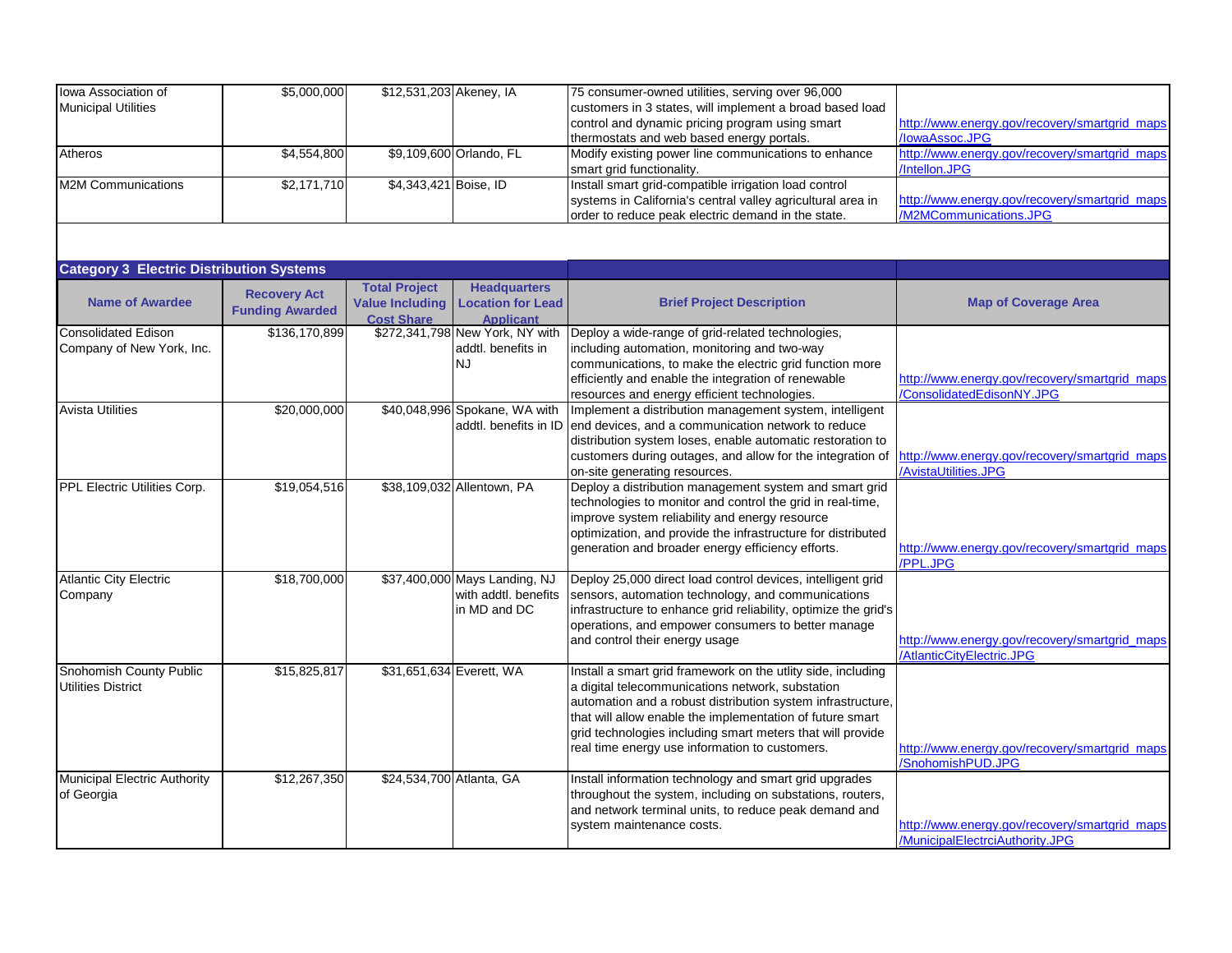| <b>NSTAR Electric Company</b>                             | \$10,061,883                                  | \$20,123,766 Norfolk, MA                                            |                                                                                                                    | Expand the system's distribution automation capabilities<br>by implementing "self-healing" functions on the grid that<br>will reduce the impact of outages on the system and the<br>power quality and efficiency of the distribution grid.                                                                                                        | http://www.energy.gov/recovery/smartgrid_maps<br><b>/NSTARElectric.JPG</b>    |
|-----------------------------------------------------------|-----------------------------------------------|---------------------------------------------------------------------|--------------------------------------------------------------------------------------------------------------------|---------------------------------------------------------------------------------------------------------------------------------------------------------------------------------------------------------------------------------------------------------------------------------------------------------------------------------------------------|-------------------------------------------------------------------------------|
| Hawaii Electric Co. Inc.                                  | \$5,347,598                                   | \$10,695,196 Oahu, HI                                               |                                                                                                                    | Automate high load distribution circuits feeding eastern<br>Oahu, reducing outage duration and community impacts.<br>Enable workforce retraining and preserve jobs through<br>cross-training and creation of new skill sets within the<br>utility.                                                                                                | http://www.energy.gov/recovery/smartgrid_maps<br>/Hawaii.JPG                  |
| Memphis Light, Gas and<br><b>Water Division</b>           | \$5,063,469                                   |                                                                     | \$13,112,363 Memphis, TN                                                                                           | Install digital upgrades, including a high-speed data<br>communication and control system, to the electric<br>distribution system, which will improve power quality,<br>reduce maintenance costs, and serve as the backbone for http://www.energy.gov/recovery/smartgrid_maps<br>future smart grid enhancements.                                  | /MemphisGasWater.JPG                                                          |
| Northern Virginia Electric<br>Cooperative                 | \$5,000,000                                   |                                                                     | \$10,000,000 Manassas, VA                                                                                          | Expand substation and distribution automation and<br>control, including adding a new two-way communication<br>infrastructure to the existing fiber optic and microwave<br>communications, which will improve system reliability and<br>reduce peak demand.                                                                                        | http://www.energy.gov/recovery/smartgrid_maps<br>/NorthernVirginia.JPG        |
| Wisconsin Power and Light<br>Company                      | \$3,165,704                                   |                                                                     | \$6,377,489 Madison, WI                                                                                            | Capitalize on current smart meter network by<br>implementing a power factor management system to<br>minimize overload on distribution lines, transformers and<br>feeder segments, reduce distribution waste, and limit<br>unnecessary power generation.                                                                                           | http://www.energy.gov/recovery/smartgrid_maps<br>/WisconsonPowerandLight.JPG  |
| Powder River Energy<br>Corporation                        | \$2,554,807                                   |                                                                     | \$5,109,614 Sundance, WY                                                                                           | Develop a new, secure communications and data network<br>throughout the company's service territory, providing<br>additional monitoring and control of critical grid<br>substations and allowing for the broader integration of<br>distrubuted generation resources.                                                                              | http://www.energy.gov/recovery/smartgrid_maps<br>/PowederRiverEenergyCorp.JPG |
| El Paso Electric                                          | \$1,014,414                                   |                                                                     | \$2,196,187 El Paso, TX with<br>addtl. benefits in<br><b>NM</b>                                                    | Install distribution automation to increase the monitoring<br>and control of the distribution system and improve power<br>restoration during emergencies.                                                                                                                                                                                         | http://www.energy.gov/recovery/smartgrid_maps<br>/EIPaso.JPG                  |
|                                                           |                                               |                                                                     |                                                                                                                    |                                                                                                                                                                                                                                                                                                                                                   |                                                                               |
| <b>Category 4 Electric Transmission Systems</b>           |                                               |                                                                     |                                                                                                                    |                                                                                                                                                                                                                                                                                                                                                   |                                                                               |
| <b>Name of Awardee</b>                                    | <b>Recovery Act</b><br><b>Funding Awarded</b> | <b>Total Project</b><br><b>Value Including</b><br><b>Cost Share</b> | <b>Headquarters</b><br><b>Location for Lead</b><br><b>Applicant</b>                                                | <b>Brief Project Description</b>                                                                                                                                                                                                                                                                                                                  | <b>Map of Coverage Area</b>                                                   |
| <b>Western Electricity</b><br><b>Coordinating Council</b> | \$53,890,000                                  |                                                                     | \$107,780,000 Salt Lake City, UT<br>with addtl. benefits<br>in AZ, CA, CO, ID,<br>MT, NM, NV, OR,<br>SD, TX and WA | Install over 250 phasor measurement units across the<br>Western Interconnection and create a communications<br>system to collect data for real-time situational awareness.<br>Improve integrated systems operation across 11 utility<br>organizations and in all or part of 14 western states,<br>enhancing reliability and reducing energy loss. | http://www.energy.gov/recovery/smartgrid_maps<br>WesternElectricity.JPG       |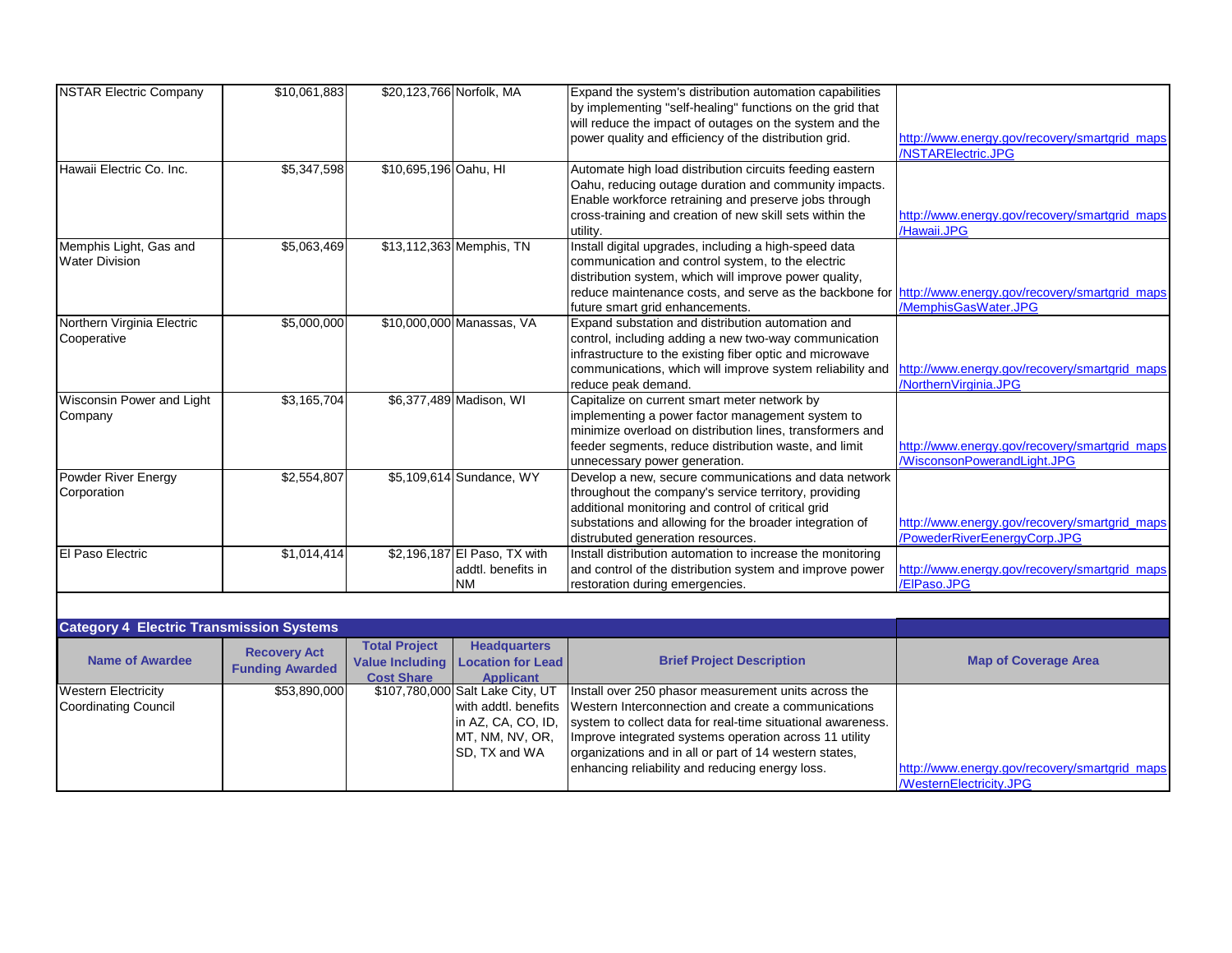| New York Independent<br>System Operator, Inc.                 | \$37,828,825 |                      | \$75,710,733 Rensselaer, NY                                                                                    | Deploy a range of smart grid technologies, including 35<br>new phasor measurement units and 19 phasor data<br>concentrators, across NY to allow area-wide control, and<br>an open, flexible, interoperable, secure, and expandable<br>communciations system that will work in concert with the<br>existing control and monitoring systems. | http://www.energy.gov/recovery/smartgrid_maps<br>/NewYorkISO.JPG          |
|---------------------------------------------------------------|--------------|----------------------|----------------------------------------------------------------------------------------------------------------|--------------------------------------------------------------------------------------------------------------------------------------------------------------------------------------------------------------------------------------------------------------------------------------------------------------------------------------------|---------------------------------------------------------------------------|
| Midwest Independent<br><b>Transmission System</b><br>Operator | \$17,271,738 |                      | \$34,543,476 Carmel, IN with<br>addtl. benefits in<br>IA, IL, MI, MN, MO,<br>MT, ND, OH, PA,<br>SD, and WI     | Install, test, integrate and monitor 150 phasor<br>measurement units in strategic locations across the<br>Midwest on independent transmissions system operators,<br>which will improve the energy dispatching, system<br>reliability and planning capabilities.                                                                            | http://www.energy.gov/recovery/smartgrid_maps<br>/MidwestISO.JPG          |
| PJM Interconnection, LLC                                      | \$13,698,091 |                      | \$27,840,072 Norristown, PA with<br>addtl. benefits in IL,<br>IN, KY, MD, MI,<br>NC, NJ, OH, PA,<br>VI, and WV | Deploy over 90 phasor measurement units and other<br>digital monitoring and analysis technologies across 10<br>states that will provide real-time data on the operating<br>conditions of the transmission system, improving reliability http://www.energy.gov/recovery/smartgrid_maps<br>and reducing congestion.                          | /PJM.JPG                                                                  |
| American Transmission<br>Company LLC                          | \$11,444,180 |                      | \$22,888,360 Waukesha, WI                                                                                      | Build a fiber optics communications network for high-<br>speed communications to maximize the full capability of<br>phasor measurement networks across ATC's transmission http://www.energy.gov/recovery/smartgrid_maps<br>system.                                                                                                         | /AmericanTransmissionII.JPG                                               |
| Entergy Services, Inc.                                        | \$4,611,201  |                      | \$9,222,402 New Orleans, LA                                                                                    | Build a foundation for increased grid monitoring, including<br>the installation of 18 new phasor measurement units and<br>training and educating grid operators and engineers on<br>the use of phasor technology to improve critical decision<br>making on grid operations.                                                                | http://www.energy.gov/recovery/smartgrid maps<br><b>Entergy.JPG</b>       |
| ISO New England,<br>Incorporated                              | \$7,993,714  |                      | \$18,087,427 Holyoke, MA with<br>addtl. benefits in<br>CT, ME, NH, RI,<br>and VT                               | Install 30 synchrophasors and connect the independent<br>systems operators in New England to increase response<br>time to real time system events and reduce congrestion<br>by being able to collect and share synchrophasor and<br>disturbance data with other regions for wide area<br>monitoring.                                       | http://www.energy.gov/recovery/smartgrid maps<br><b>ISONewEngland.JPG</b> |
| Duke Energy Carolinas, LLC                                    | \$3,927,899  |                      | \$7,855,797 Charlotte, NC                                                                                      | Install 45 phasor measurement units in substations across<br>the Carolinas and upgrade communications infrastructure<br>and technology at the corporate control center.                                                                                                                                                                    | http://www.energy.gov/recovery/smartgrid_maps<br>/DukeEnergyCarolinas.JPG |
| American Transmission<br>Company LLC                          | \$1,330,825  |                      | \$2,661,650 Waukesha, WI                                                                                       | Expand the collection of real time data by installing an<br>additional 3-5 phasor measurement units in geographically<br>diverse sites throughout the ATC electric transmission<br>system in Wisconsin, which will improve monitoring,<br>reduce congestion, and limit costs associated with power<br>interruptions.                       | http://www.energy.gov/recovery/smartgrid_maps<br>AmericanTransmission.JPG |
| Midwest Energy Inc.                                           | \$712,257    | \$1,424,514 Hays, KS |                                                                                                                | Install new micro-processor based protective relays and<br>communications equipment at Midwest Energy's Knoll<br>Substation to increase transmission system reliability,<br>enhance synchrophasor measurement and concentration,<br>and facilitate the integration of renewable energy.                                                    | http://www.energy.gov/recovery/smartgrid_maps<br>MidwestEnergy.JPG        |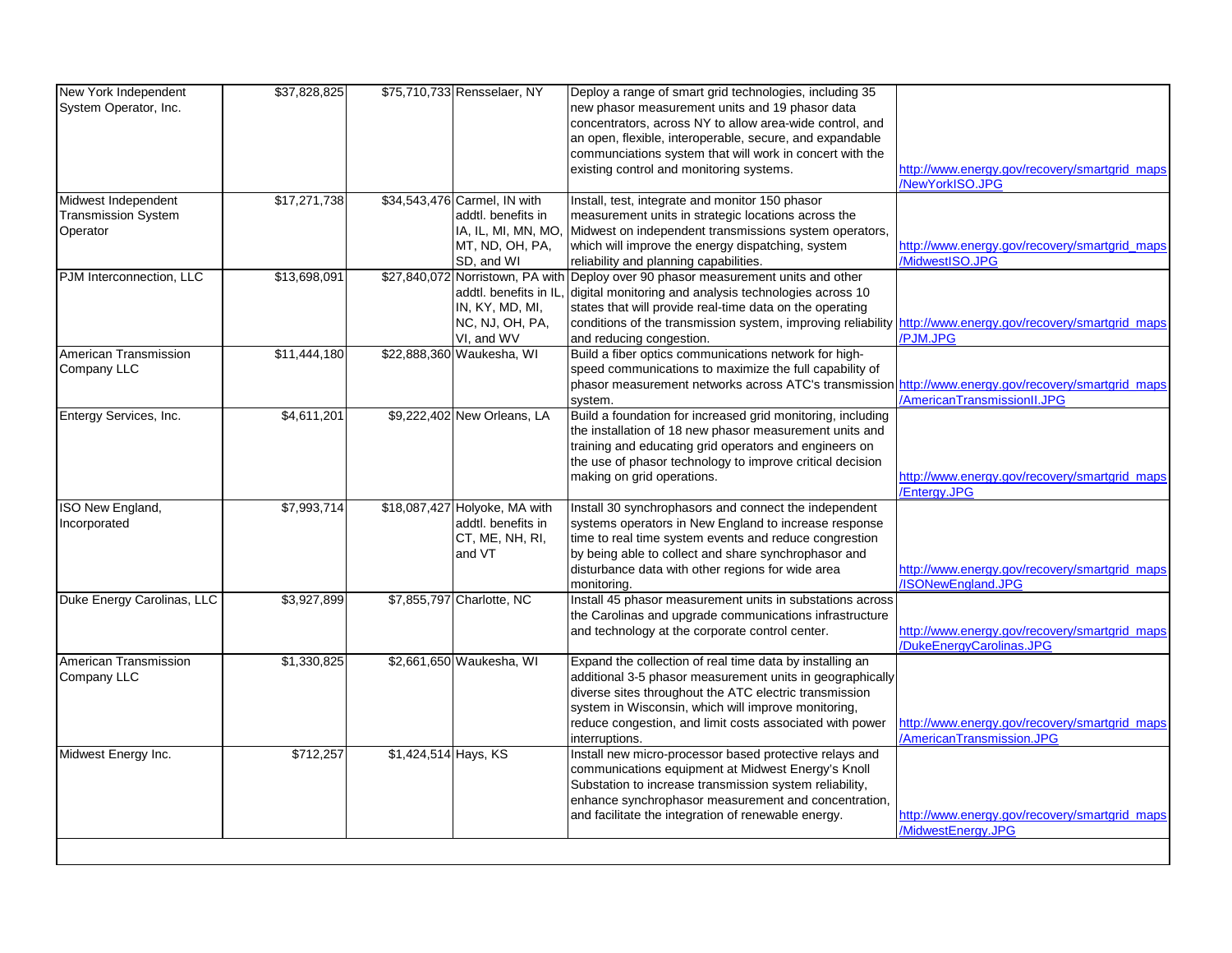| <b>Category 5 Equipment Manufacturing</b>                |                                               |                                                                     |                                                                     |                                                                                                                                                                                                                                                                                                                                                                                                                                                                                                                                                                                      |                                                                                  |  |  |  |
|----------------------------------------------------------|-----------------------------------------------|---------------------------------------------------------------------|---------------------------------------------------------------------|--------------------------------------------------------------------------------------------------------------------------------------------------------------------------------------------------------------------------------------------------------------------------------------------------------------------------------------------------------------------------------------------------------------------------------------------------------------------------------------------------------------------------------------------------------------------------------------|----------------------------------------------------------------------------------|--|--|--|
| <b>Name of Awardee</b>                                   | <b>Recovery Act</b><br><b>Funding Awarded</b> | <b>Total Project</b><br><b>Value Including</b><br><b>Cost Share</b> | <b>Headquarters</b><br><b>Location for Lead</b><br><b>Applicant</b> | <b>Brief Project Description</b>                                                                                                                                                                                                                                                                                                                                                                                                                                                                                                                                                     | <b>Map of Coverage Area</b>                                                      |  |  |  |
| <b>Whirlpool Corporation</b>                             | \$19,330,000                                  |                                                                     | \$39,096,275 Benton Harbor, MI                                      | Support the manufacturing of smart appliances to<br>accelerate the commercialization of residential appliances<br>capable of communicating over a home network with other<br>smart technologies. These smart appliances will allow<br>consumers to defer or schedule their energy use, which<br>can lower consumer costs and reduce peak electricity<br>demand.                                                                                                                                                                                                                      | http://www.energy.gov/recovery/smartgrid maps<br>/Whirlpool.JPG                  |  |  |  |
| Georgia System Operations<br>Corporation Inc.            | \$6,456,501                                   | \$12,913,003 Tucker, GA                                             |                                                                     | Upgrade computer systems to instantaneously and<br>automatically communicate information about disruptions<br>or changes in flow on the grid, enhancing reliability and<br>security of the grid; and to use digital controls to manage<br>and modify electricity demand.                                                                                                                                                                                                                                                                                                             | http://www.energy.gov/recovery/smartgrid_maps<br>/GeorgiaSystems.JPG             |  |  |  |
|                                                          |                                               |                                                                     |                                                                     |                                                                                                                                                                                                                                                                                                                                                                                                                                                                                                                                                                                      |                                                                                  |  |  |  |
| <b>Category 6 Integrated and/or Crosscutting Systems</b> |                                               |                                                                     |                                                                     |                                                                                                                                                                                                                                                                                                                                                                                                                                                                                                                                                                                      |                                                                                  |  |  |  |
| <b>Name of Awardee</b>                                   | <b>Recovery Act</b><br><b>Funding Awarded</b> | <b>Total Project</b><br><b>Value Including</b><br><b>Cost Share</b> | <b>Headquarters</b><br><b>Location for Lead</b><br><b>Applicant</b> | <b>Brief Project Description</b>                                                                                                                                                                                                                                                                                                                                                                                                                                                                                                                                                     | <b>Map of Coverage Area</b>                                                      |  |  |  |
| Duke Energy Business<br>Services LLC                     | \$200,000,000                                 |                                                                     | \$555,706,307 Charlotte, NC with<br>addtl. benefits in IN<br>and OH | Comprehensive grid modernization for Duke Energy's<br>Midwest electric system encompassing Ohio, Indiana, and<br>Kentucky. Includes installing open, interoperable, two-way<br>communications networks, deploying smart meters for 1.4<br>million customers, automating advanced distribution<br>applications, developing dynamic pricing programs, and<br>supporting the deployment of plug-in electric vehicles.                                                                                                                                                                   | http://www.energy.gov/recovery/smartgrid_maps<br>/DukeEnergyBusinessServices.JPG |  |  |  |
| Florida Power & Light<br>Company                         | \$200,000,000                                 | \$578,963,325 Miami, FL                                             |                                                                     | Energy Smart Florida is a comprehensive project to<br>advance implementation of the Smart Grid, including<br>installing over 2.6 million smart meters, 9,000 intelligent<br>distribution devices, 45 phasors, and advanced monitoring<br>equipment in over 270 substations. By incorporating<br>intelligence into the transmission, distribution and<br>customer systems, the utility will be able to anticipate and<br>respond to grid disturbances, empower customers through<br>alternative rate programs, and enable the integration of<br>renewable and on-site energy sources. | http://www.energy.gov/recovery/smartgrid_maps<br>/FloridaPowerandLight.JPG       |  |  |  |
| <b>Progress Energy Service</b><br>Company, LLC           | \$200,000,000                                 |                                                                     | \$520,185,889 Raleigh, NC with<br>addtl. benefits in<br><b>SC</b>   | Build a green Smart Grid virtual power plant through<br>conservation, efficiency and advanced load shaping<br>technologies, including installation of over 160,000 meters<br>across its multi-state service area.                                                                                                                                                                                                                                                                                                                                                                    | http://www.energy.gov/recovery/smartgrid maps<br>/ProgressEnergy.JPG             |  |  |  |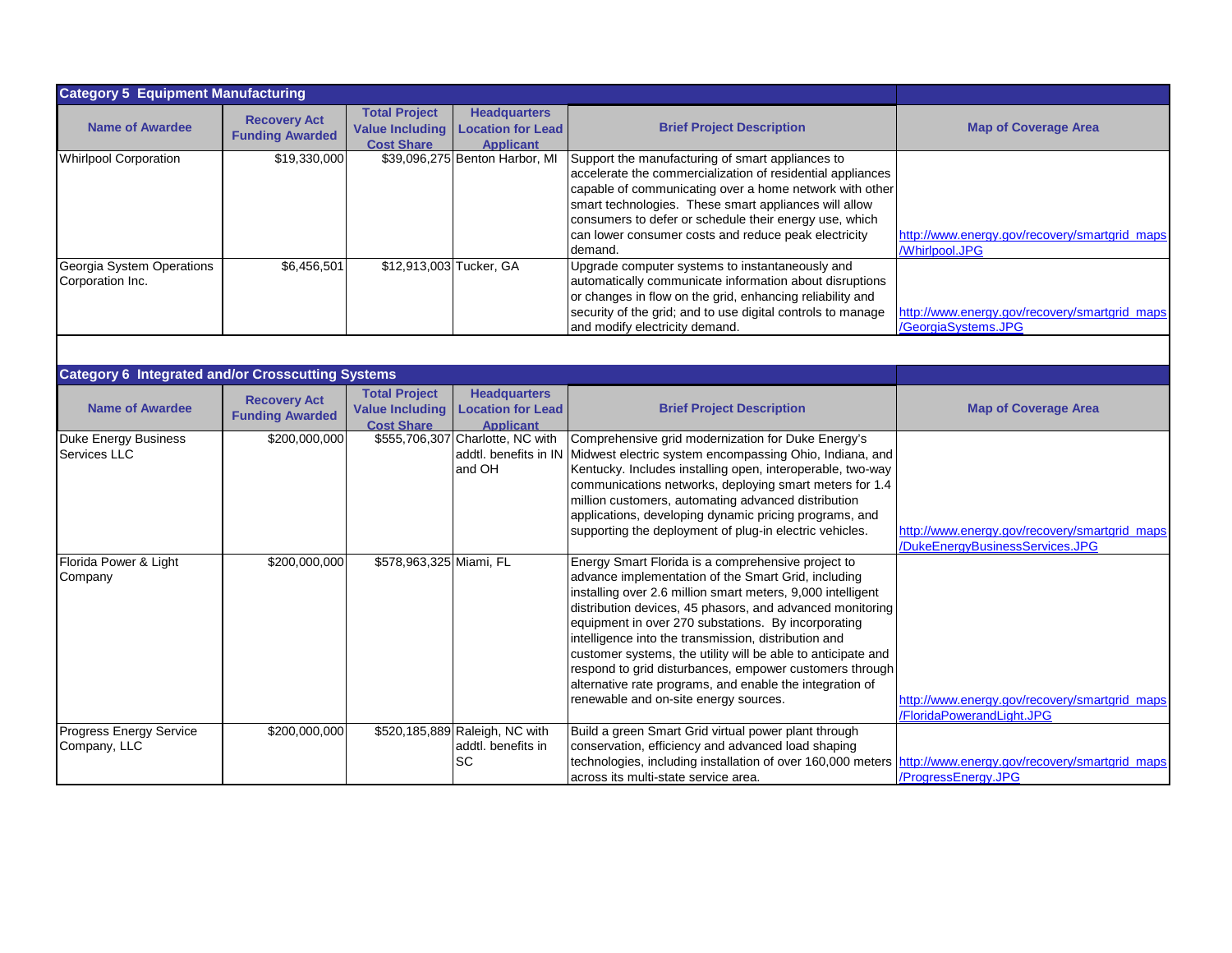| <b>PECO Energy Company</b>   | \$200,000,000 |                           | \$436,635,677 Philadelphia, PA | Deploy smart meters to all 600,000 customers, upgrade                                 |                                               |
|------------------------------|---------------|---------------------------|--------------------------------|---------------------------------------------------------------------------------------|-----------------------------------------------|
|                              |               |                           |                                | communication infrastructure to support a smart meter                                 |                                               |
|                              |               |                           |                                | network, install 7 "intelligent" substations, and accelerate                          |                                               |
|                              |               |                           |                                | deployment of more reliable and secure smart grid                                     |                                               |
|                              |               |                           |                                | technologies that will reduce peak energy load and                                    | http://www.energy.gov/recovery/smartgrid_maps |
|                              |               |                           |                                | increase cost savings.                                                                | /PECOEnergy.JPG                               |
| Southern Company             | \$164,527,160 |                           | \$330,130,432 Birmingham, AL   | Deploy five integrated smart grid techology systems that                              |                                               |
| Services, Inc.               |               |                           | with addtl. benefits           | enhance energy efficiency, cyber security, distribution and                           |                                               |
|                              |               |                           | in FL, GA, MS, NC              | transmission line automation, and smart power                                         |                                               |
|                              |               |                           | and SC                         | substations that will reduce energy load and save money                               | http://www.energy.gov/recovery/smartgrid_maps |
|                              |               |                           |                                | for consumers.                                                                        | SouthernCompany.JPG                           |
| Sacramento Municipal Utility | \$127,506,261 |                           | \$307,737,084 Sacramento, CA   | Install a comprehensive regional smart grid system from                               |                                               |
| <b>District</b>              |               |                           |                                | transmission to the customer that includes 600,000 smart                              |                                               |
|                              |               |                           |                                | meters, dynamic pricing, 100 electric vehicle charging                                |                                               |
|                              |               |                           |                                | stations and 50,000 demand response controls including                                |                                               |
|                              |               |                           |                                | programmable smart thermostats, home energy                                           | http://www.energy.gov/recovery/smartgrid maps |
|                              |               |                           |                                | management systems.                                                                   | Sacramento.JPG                                |
| NV Energy, Inc.              | \$137,877,906 |                           | \$275,755,812 Las Vegas, NV    | Integrate smart grid technologies, including dynamic                                  |                                               |
|                              |               |                           |                                | pricing, customer communications and in-home networks,                                |                                               |
|                              |               |                           |                                | grid monitoring, distribution automation, distributed                                 |                                               |
|                              |               |                           |                                | renewables, and electric vehicles, including the installation                         | http://www.energy.gov/recovery/smartgrid_maps |
|                              |               |                           |                                | of a network of 1,300,000 smart meters.                                               | /NVEnergy.JPG                                 |
| Oklahoma Gas and Electric    | \$130,000,000 |                           |                                | \$293,201,332 Oklahoma City, OK Deploy a smart grid network that will provide 771,000 |                                               |
| Company                      |               |                           | with addtl. benefits           | meters to 100% of its customers, combining in-home                                    |                                               |
|                              |               |                           | in AR                          | technology with dynamic price response programs, and                                  |                                               |
|                              |               |                           |                                | implement advanced distribution automation technologies                               |                                               |
|                              |               |                           |                                | that will facilitate "self-healing" and power restoring                               | http://www.energy.gov/recovery/smartgrid_maps |
|                              |               |                           |                                | properties on the grid.                                                               | <b>OklahomaGasElectric.JPG</b>                |
| Electric Power Board of      | \$111,567,606 |                           | \$226,707,562 Chattanooga, TN  | Deploy a smart meter network to all 170,000 utility                                   |                                               |
| Chattanooga                  |               |                           | with addtl. benefits           | customers, complete fiber extension construction                                      |                                               |
|                              |               |                           | in GA                          | throughout the service area, automate subtransmission                                 |                                               |
|                              |               |                           |                                | and distribution systems, enable customer systems, and                                | http://www.energy.gov/recovery/smartgrid maps |
|                              |               |                           |                                | allow modeling for dynamic energy pricing.                                            | /ElectricPowerBoardOfChattanooga.JPG          |
| Potomac Electric Power       | \$104,780,549 |                           | \$209,561,098 Washington, DC   | In the Maryland service area, install 570,000 smart meters                            |                                               |
| Company (PEPCO)              |               |                           | with addtl. benefits           | with network interface; institute dynamic pricing programs,                           |                                               |
|                              |               |                           | in MD                          | and deploy distribution automation and communication                                  |                                               |
|                              |               |                           |                                | infrastructure technology to enhance grid operations.                                 | http://www.energy.gov/recovery/smartgrid_maps |
|                              |               |                           |                                |                                                                                       | /PEPCOMD.JPG                                  |
| Detroit Edison Company       | \$83,828,878  | \$167,657,756 Detroit, MI |                                | The SmartCurrents program includes three                                              |                                               |
|                              |               |                           |                                | projects: deploy a large-scale network of 660,000 smart                               |                                               |
|                              |               |                           |                                | meters; implement the Smart Home program which will                                   |                                               |
|                              |               |                           |                                | provide customer benefits such as dynamic pricing to                                  |                                               |
|                              |               |                           |                                | 5,000 customers and smart appliances to 300 customers;                                |                                               |
|                              |               |                           |                                | and Smart Circuit to improve grid distribution operations                             |                                               |
|                              |               |                           |                                | through circuit upgrades, information systems and other                               | http://www.energy.gov/recovery/smartgrid_maps |
|                              |               |                           |                                | improvements.                                                                         | /DetroitEdisonCo.JPG                          |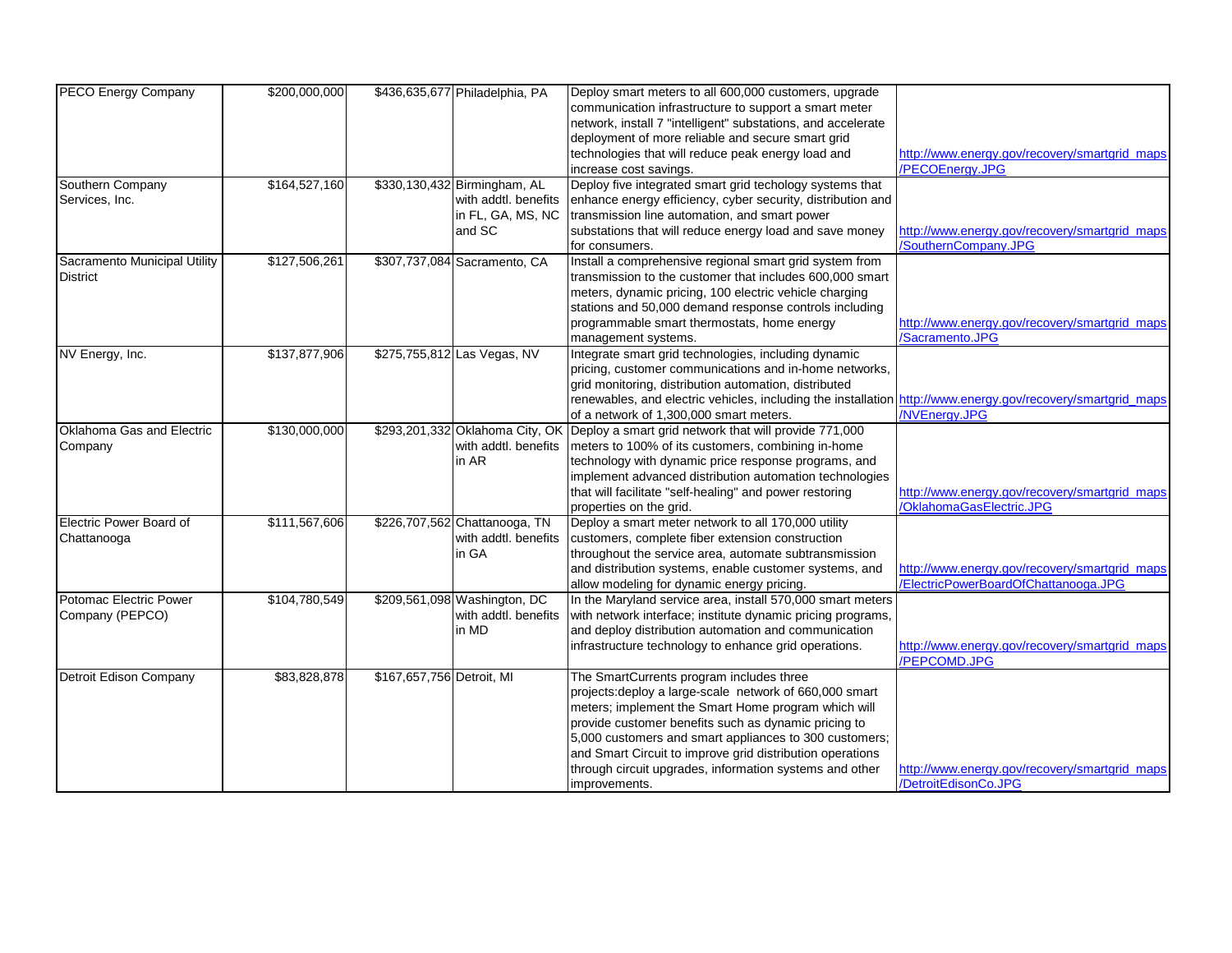| Vermont Transco, LLC           | \$68,928,650 | \$137,857,302 Rutland, VT |                               | Expand the deployment of Vermont smart meters from the        |                                               |
|--------------------------------|--------------|---------------------------|-------------------------------|---------------------------------------------------------------|-----------------------------------------------|
|                                |              |                           |                               | current 28,000 to 300,000, implement customer systems         |                                               |
|                                |              |                           |                               | such as in-home displays and digitally controlled             |                                               |
|                                |              |                           |                               | appliances, secure control systems for substations and        |                                               |
|                                |              |                           |                               | generation facilities, and automate the electric distribution | http://www.energy.gov/recovery/smartgrid_maps |
|                                |              |                           |                               | and transmission system grids.                                | <b>VermontTransco.JPG</b>                     |
| <b>FirstEnergy Service</b>     | \$57,470,137 |                           | \$114,940,273 Akron, OH with  | Modernize the electrical grid and reduce peak energy          |                                               |
| Company                        |              |                           | addtl. benefits in            | demand by leveraging the crosscutting nature of different     |                                               |
|                                |              |                           | PA                            | smart grid technologies, including significant                |                                               |
|                                |              |                           |                               | communication and information management systems,             |                                               |
|                                |              |                           |                               | deploying a smart meter network and automating the            | http://www.energy.gov/recovery/smartgrid_maps |
|                                |              |                           |                               | distribution system.                                          | /FirstEnergy.JPG                              |
| Idaho Power Company            | \$47,000,000 |                           | \$94,000,000 Boise, ID with   | Modernize the electric transmission and distribution          |                                               |
|                                |              |                           | addtl. benefits in            | infrastructure, including deploying a smart meter network     |                                               |
|                                |              |                           | <b>OR</b>                     | for all 475,000 customers throughout the service area and     |                                               |
|                                |              |                           |                               | implementing an outage management system and                  |                                               |
|                                |              |                           |                               | irrigation load control program that will reduce peak and     |                                               |
|                                |              |                           |                               | overall energy use and improve system reliability.            | http://www.energy.gov/recovery/smartgrid_maps |
|                                |              |                           |                               |                                                               | /IdahoPower.JPG                               |
| Potomac Electric Power         | \$44,580,549 |                           | \$89,161,098 Washington, DC   | Install 280,000 smart meters equipped with the network        |                                               |
| Company (PEPCO)                |              |                           | with addtl. benefits          | interface, institute dynamic pricing programs, and deploy     |                                               |
|                                |              |                           | in MD                         | distribution automation and communication infrastructure      |                                               |
|                                |              |                           |                               | technology to reduce peak load demand and improve grid        | http://www.energy.gov/recovery/smartgrid_maps |
|                                |              |                           |                               | efficiency.                                                   | /PEPCODC.JPG                                  |
| Southwest Transmission         | \$32,244,485 | \$64,488,970 Benson, AZ   |                               | Upgrade and automate the transmission, distribution and       |                                               |
| Cooperative, Inc.              |              |                           |                               | customer service systems, including smart meters for          |                                               |
|                                |              |                           |                               | more than 44,150 customers and the installation of            |                                               |
|                                |              |                           |                               | communication and digita infrastructure to support the two-   |                                               |
|                                |              |                           |                               | way flow of information between the utility and its           | http://www.energy.gov/recovery/smartgrid maps |
|                                |              |                           |                               | customers.                                                    | <b>SouthwestTransmission Coop.JPG</b>         |
| <b>Burbank Water and Power</b> | \$20,000,000 |                           | \$62,650,755 Burbank, CA      | Deploy multiple integrated smart grid technologies,           |                                               |
|                                |              |                           |                               | including 51,000 electric smart meters and a connected        |                                               |
|                                |              |                           |                               | smart meter network for water usage, Customer Smart           |                                               |
|                                |              |                           |                               | Choice, Energy Demand Management programs, and                | http://www.energy.gov/recovery/smartgrid_maps |
|                                |              |                           |                               | enhanced grid security systems.                               | /Burbank.JPG                                  |
| <b>Golden Spread Electric</b>  | \$17,263,115 |                           | \$43,157,788 Amarillo, TX     | Install a network of 70,000 smart meters and associated       |                                               |
| Cooperative, Inc.              |              |                           |                               | smart grid equipment, including communication devices in      |                                               |
|                                |              |                           |                               | substations and an enhanced cyber security system, that       |                                               |
|                                |              |                           |                               | will help manage grid data and quickly restore power          | http://www.energy.gov/recovery/smartgrid_maps |
|                                |              |                           |                               | following outages.                                            | GoldenSpreadElectricCoop.JPG                  |
| Indianapolis Power and Light   | \$20,000,000 |                           | \$48,900,000 Indianapolis, IN | Install more than 28,000 meters, including commercial,        |                                               |
| Company                        |              |                           |                               | industrial and residential customers, provide energy use      |                                               |
|                                |              |                           |                               | information to customers, improve service restoration and     |                                               |
|                                |              |                           |                               | efficiency, and enable two-way communications and             | http://www.energy.gov/recovery/smartgrid_maps |
|                                |              |                           |                               | control capabilities for the grid.                            | /IndianapolisPowerLight.JPG                   |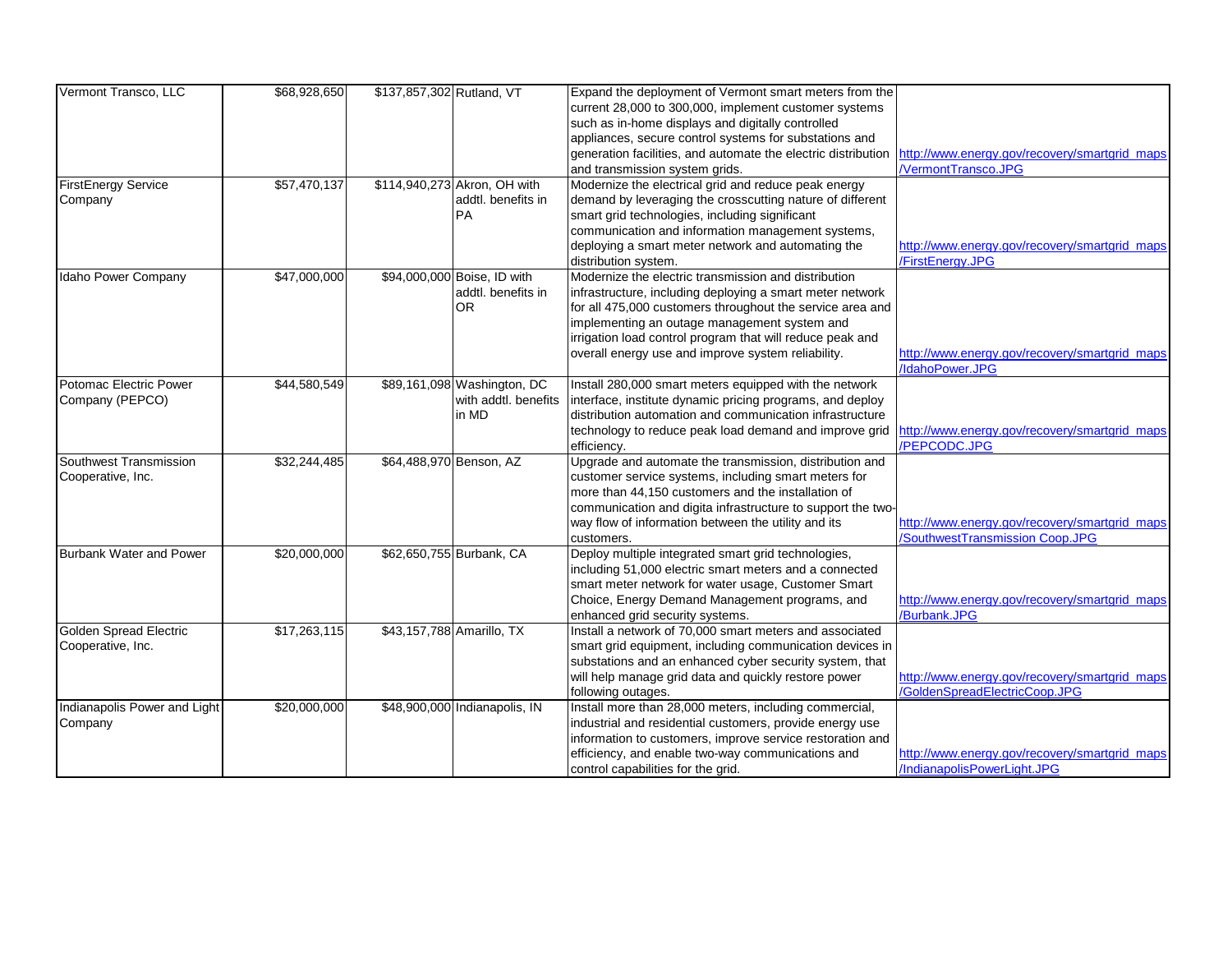| Westar Energy, Inc.                          | \$19,041,565 | \$39,290,749 Topeka, KS |                                 | Implement technologies to transition the community into a<br>smart energy city, including deploying 48,000 smart<br>meters, advanced distribution automation equipment,<br>smart grid management software, and web-based<br>customer engagement tools that will empower consumers<br>to reduce their energy use and limit peak energy demand.                                              | http://www.energy.gov/recovery/smartgrid_maps                                                      |
|----------------------------------------------|--------------|-------------------------|---------------------------------|--------------------------------------------------------------------------------------------------------------------------------------------------------------------------------------------------------------------------------------------------------------------------------------------------------------------------------------------------------------------------------------------|----------------------------------------------------------------------------------------------------|
| <b>City of Fort Collins Utilities</b>        | \$18,101,263 |                         | \$36,202,526 Fort Collins, CO   | Install 79,000 smart meters and in-home demand<br>response systems including in-home displays, smart<br>thermostats and air conditioning and water heater control<br>switches, automate transmission and distribution systems,<br>and enhance grid security.                                                                                                                               | <b>WestarEnergy.JPG</b><br>http://www.energy.gov/recovery/smartgrid_maps<br><b>FortCollins.JPG</b> |
| New Hampshire Electric<br>Cooperative        | \$15,815,225 |                         | \$35,144,946 Plymouth, NH       | Modernize the distribution and metering system by<br>deploying advanced meters for all 75,000 members and<br>installing a wide area telecom network consisting of<br>microwave and fiber links throughout the service territory.                                                                                                                                                           | http://www.energy.gov/recovery/smartgrid_maps<br>/NewHampshireElectricCoop.JPG                     |
| <b>Guam Power Authority</b>                  | \$16,603,507 |                         | \$33,207,014 Hagatna, GU        | Deploy 46,000 smart meters to all of the utility's<br>customers, install automation technologies on the electric<br>distribution system, and implement the infrastructure<br>needed to support a two-way flow of energy and<br>information.                                                                                                                                                | http://www.energy.gov/recovery/smartgrid_maps<br>GuamPowerAuthority.JPG                            |
| Rappahannock Electric<br>Cooperative         | \$15,694,097 |                         | \$31,388,194 Fredericksburg, VA | Implement digital improvements and upgrades in<br>communication infrastructure, advanced meters, cyber<br>security equipment, and digital automation to reduce peak<br>demand and improve system reliability.                                                                                                                                                                              | http://www.energy.gov/recovery/smartgrid_maps<br>Rappahannock.JPG                                  |
| <b>JEA</b>                                   | \$13,031,547 |                         | \$26,204,891 Jacksonville, FL   | Upgrade metering and data management infrastructure;<br>install 3,000 smart meters with two-way communications,<br>introduce a dynamic pricing pilot, enhance the existing IT<br>system, and implement consumer engagement software<br>to provide consumers with detailed energy use data.                                                                                                 | http://www.energy.gov/recovery/smartgrid maps<br><b>JEA.JPG</b>                                    |
| Lafayette Consolidated<br>Government, LA     | \$11,630,000 |                         | \$23,260,000 Lafayette, LA      | Install more than 57,000 smart meters to reach the full<br>service territory with two-way communications, enable<br>consumers to reduce energy use with smart appliances<br>and dynamic pricing, and automate the electric<br>transmission and distribution systems to improve<br>monitoring and reliability.                                                                              | http://www.energy.gov/recovery/smartgrid_maps<br>Lafayette.JPG                                     |
| City of Naperville, Illinois                 | \$10,994,110 |                         | \$21,988,220 Naperville, IL     | Deploy more than 57,000 smart meters and install the<br>infrastructure and software necessary to support and<br>integrate various smart grid functions and the two-way<br>flow of information between the utility and customers.                                                                                                                                                           | http://www.energy.gov/recovery/smartgrid_maps<br>/CityofNaperville.JPG                             |
| Central Lincoln People's<br>Utility District | \$9,936,950  |                         | \$19,873,900 Newport, OR        | Provide two-way communication between the utility and all<br>of its 38,000 customers through a smart grid network and<br>other in-home energy management tools. Deploy smart<br>grid communication and control technology to optimize<br>distribution system reliability and efficiency, restore energy<br>quickly following outages, and empower consumers to<br>reduce their energy use. | http://www.energy.gov/recovery/smartgrid_maps<br>/CentralLincoln.JPG                               |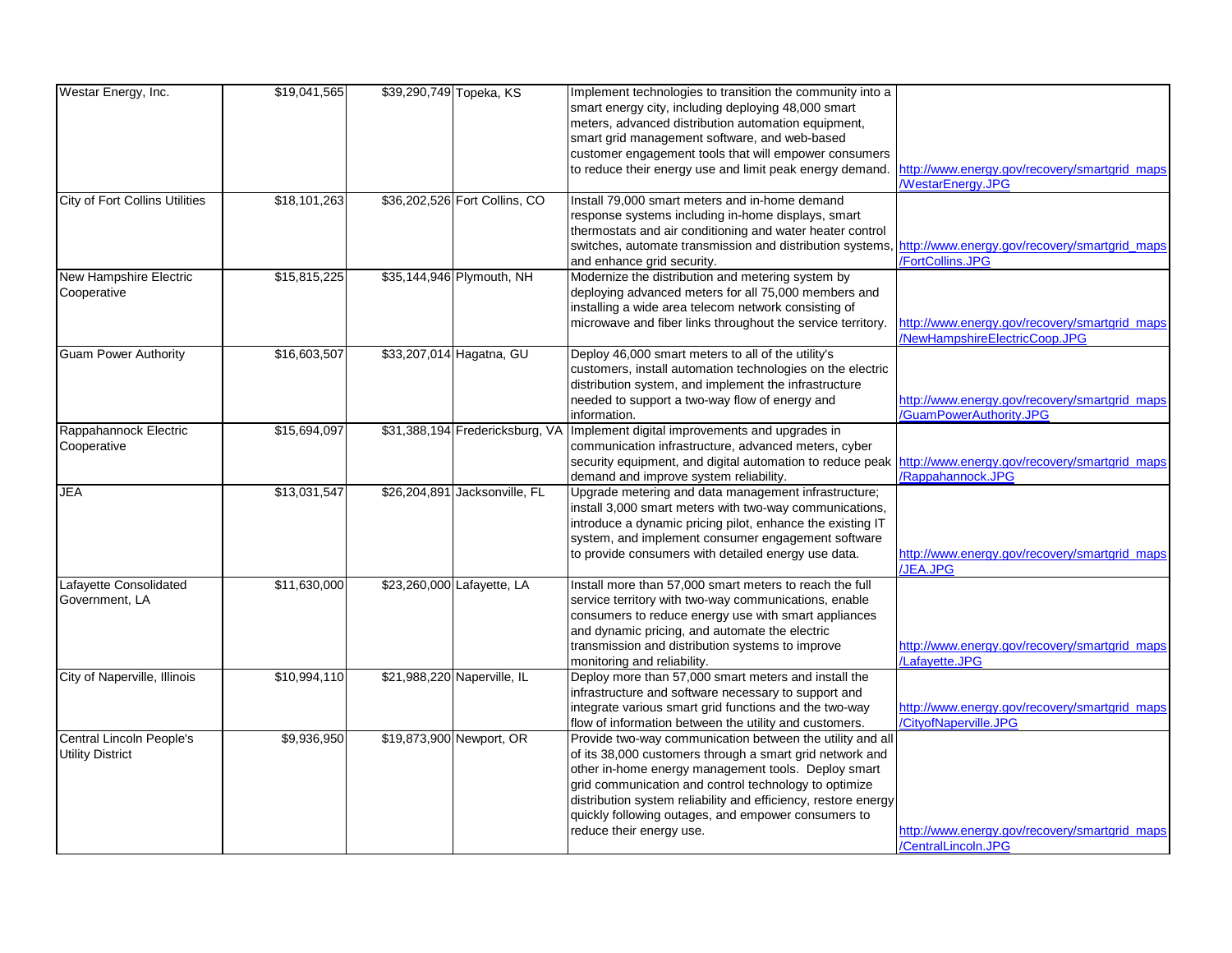| City of Leesburg, Florida<br>Town of Danvers, MA     | \$9,748,812<br>\$8,476,800 |                        | \$19,497,625 Leesburg, FL<br>\$16,953,600 Danvers, MA | Enable new energy efficiency and conservation programs<br>to all 23,000 electric consumers through deployment of<br>smart meter networks, energy management for municipal<br>buildings, integrated distributed generation, and new<br>substation power transformer with enhanced monitoring<br>and control. Key consumer initiatives include time<br>differentiated rates and demand response options for<br>reducing peak load.<br>Deploy more than 12,000 smart meters for the full | http://www.energy.gov/recovery/smartgrid_maps<br>Leesburg.JPG                    |
|------------------------------------------------------|----------------------------|------------------------|-------------------------------------------------------|---------------------------------------------------------------------------------------------------------------------------------------------------------------------------------------------------------------------------------------------------------------------------------------------------------------------------------------------------------------------------------------------------------------------------------------------------------------------------------------|----------------------------------------------------------------------------------|
|                                                      |                            |                        |                                                       | customer base, upgrade cyber security systems, and<br>automate outage management and other distribution<br>operations with the goal of achieving full interoperability<br>between all of the various systems.                                                                                                                                                                                                                                                                         | http://www.energy.gov/recovery/smartgrid_maps<br><b>TownOFDanvers.JPG</b>        |
| City of Anaheim                                      | \$5,896,025                |                        | \$12,167,050 Anaheim, CA                              | Upgrade and enhance the city's smart grid network and<br>demand response systems, including installing 35,000<br>residential meters, as well as security and data systems,<br>which will help reduce peak load and line losses.                                                                                                                                                                                                                                                       | http://www.energy.gov/recovery/smartgrid_maps<br>/CityOFAnaheim.JPG              |
| Madison Gas and Electric<br>Company                  | \$5,550,941                |                        | \$11,101,881 Madison, WI                              | Install a network of 1,750 smart meters, automate<br>distribution, and install a network of 12 public charging<br>stations and 25 in-home vehicle charging management<br>systems for plug-in hybrid and electric vehicles.                                                                                                                                                                                                                                                            | http://www.energy.gov/recovery/smartgrid_maps<br>/MadisonGasElectric.JPG         |
| City of Wadsworth, OH                                | \$5,411,769                |                        | \$10,823,539 Wadsworth, OH                            | Deploy smart meters to more than 12,500 of the city's<br>customers, implement the communications infrastructure<br>needed for two-way communications, automate<br>distribution and substation operations, enhance cyber<br>security systems, and prepare the grid for the broader<br>deployment of plug-in hybrid electric vehicle charging.                                                                                                                                          | http://www.energy.gov/recovery/smartgrid_maps<br>Wadsworth.JPG                   |
| City of Ruston, Louisiana                            | \$4,331,650                |                        | \$8,663,300 Ruston, LA                                | Develop a fully functioning Smart Grid by improving<br>customer systems, automating electricity distribution, and<br>deploying a smart meter network and data management<br>system. The smart grid will reduce consumer energy use<br>and limit system losses.                                                                                                                                                                                                                        | http://www.energy.gov/recovery/smartgrid_maps<br><b>Ruston.JPG</b>               |
| <b>Knoxville Utilities Board</b>                     | \$3,585,022                |                        | \$7,170,043 Knoxville, TN                             | Deploy smart meters to 3,800 customers and install smart<br>grid communications and substation automation to the<br>service territory in and around the University of Tennessee http://www.energy.gov/recovery/smartgrid_maps                                                                                                                                                                                                                                                         | KnoxvilleUtilitiesBoard.JPG                                                      |
| City of Auburn, IN                                   | \$2,075,080                | \$4,150,160 Auburn, IN |                                                       | Integrate and modernize multiple components within the<br>electrical system, including installing a smart meter<br>network, enhancing reliable and fast communication<br>capabilities, upgrading cyber security technologies,<br>expanding grid monitoring and improving responses to<br>power outages.                                                                                                                                                                               | http://www.energy.gov/recovery/smartgrid maps<br>/CityOfAuburn.JPG               |
| <b>Cuming County Public</b><br><b>Power District</b> | \$1,874,994                |                        | \$3,749,988 West Point, NE                            | Install communications infrastructures and deploy control<br>software to enable Smart Grid distribution functions for<br>Cuming County Public Power District and Stanton County<br>Public Power District distribution systems.                                                                                                                                                                                                                                                        | http://www.energy.gov/recovery/smartgrid_maps<br>/CUmiongPublicPowerDistrict.JPG |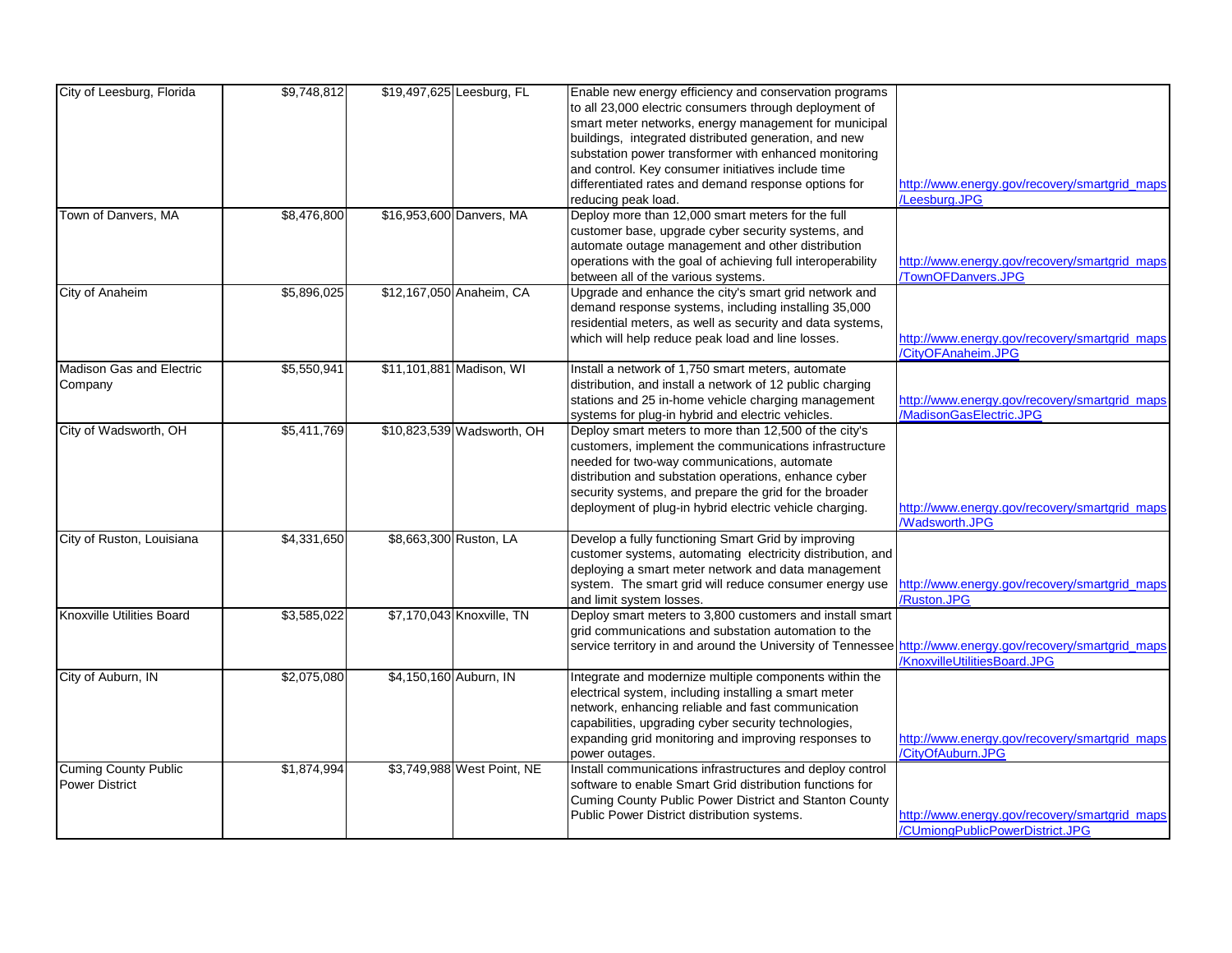| <b>Modesto Irrigation District</b>                                 | \$1,493,149 |  | \$6,016,076 Modesto, CA      | Install 4,000 smart meters, enhance the electricity<br>distribution system to help reduce peak demand and<br>overall system losses, and developing improved customer<br>service programs including dynamic pricing, billing system<br>modifications, and education and outreach efforts. | http://www.energy.gov/recovery/smartgrid_maps<br>/Modesto.JPG              |  |  |  |
|--------------------------------------------------------------------|-------------|--|------------------------------|------------------------------------------------------------------------------------------------------------------------------------------------------------------------------------------------------------------------------------------------------------------------------------------|----------------------------------------------------------------------------|--|--|--|
| Vineyard Energy Project                                            | \$787,250   |  | \$1,574,500 West Tisbury, MA | Deploy a range of smart grid technologies, including smart<br>appliances, an interface for plug-in hybrid electric<br>vehicles, and a demand response program that will help<br>enable the integration of solar and wind resources onto<br>the grid.                                     | http://www.energy.gov/recovery/smartgrid maps<br><b>NineyardEnergy.JPG</b> |  |  |  |
| The above projects have been selected for negotiation of an award. |             |  |                              |                                                                                                                                                                                                                                                                                          |                                                                            |  |  |  |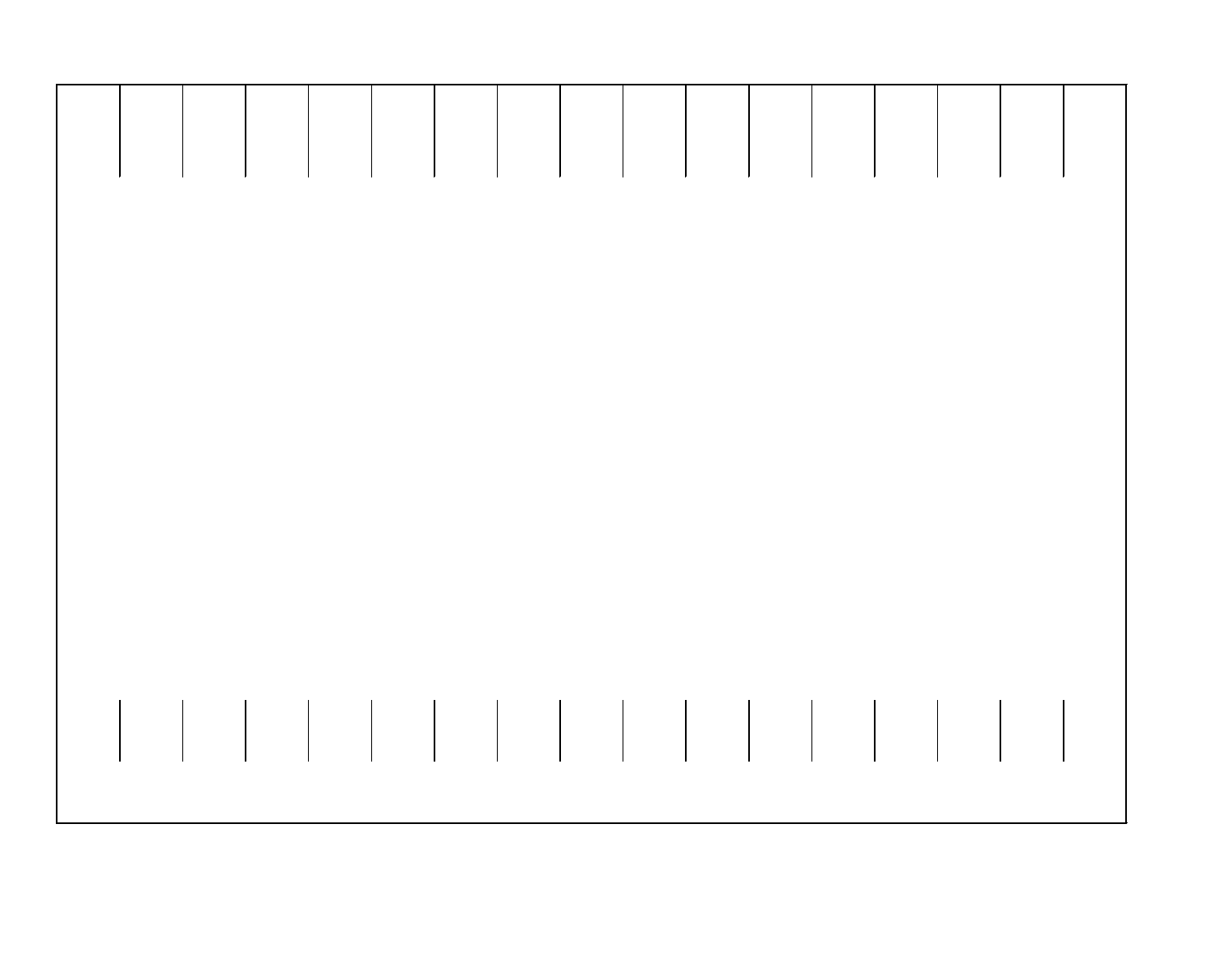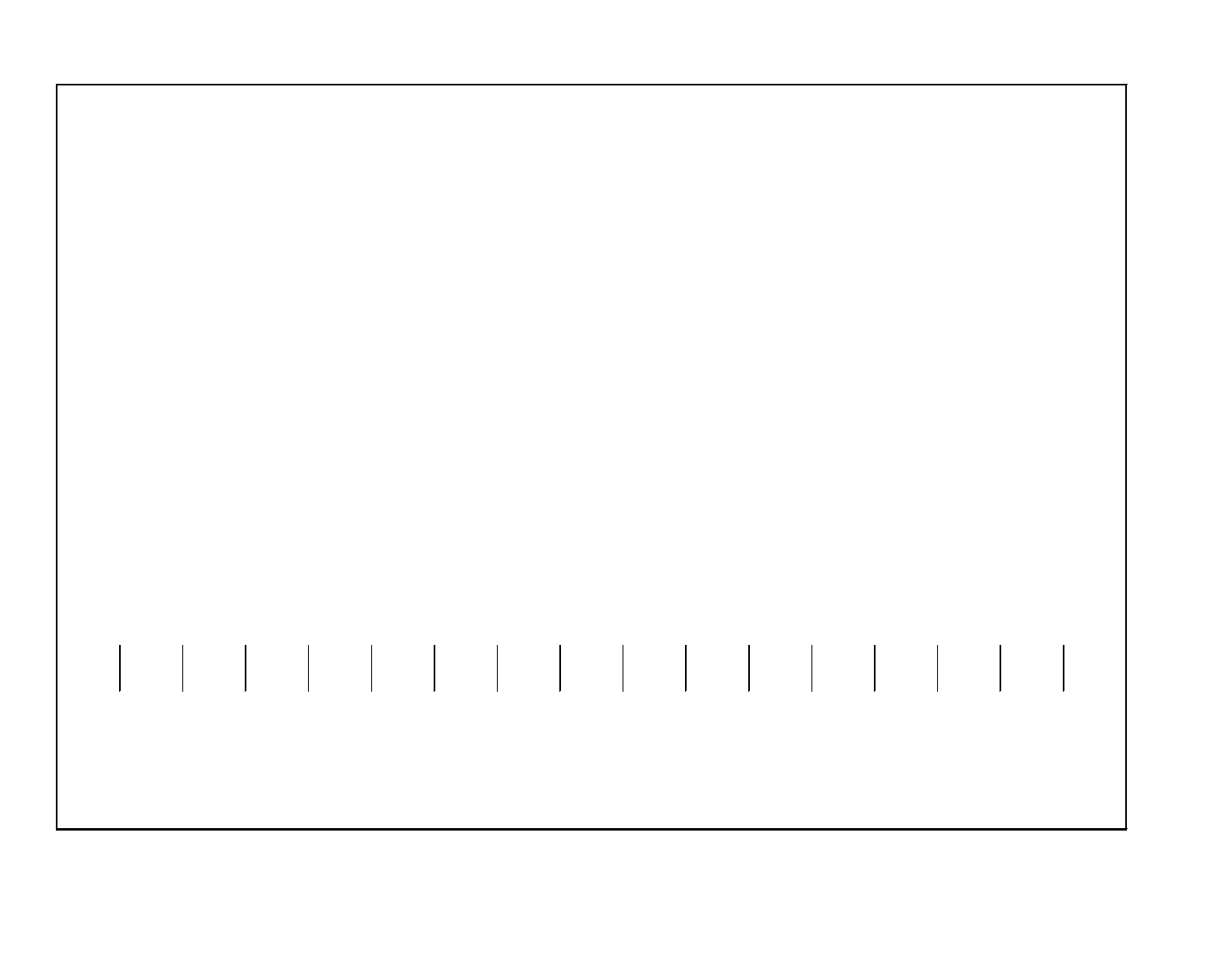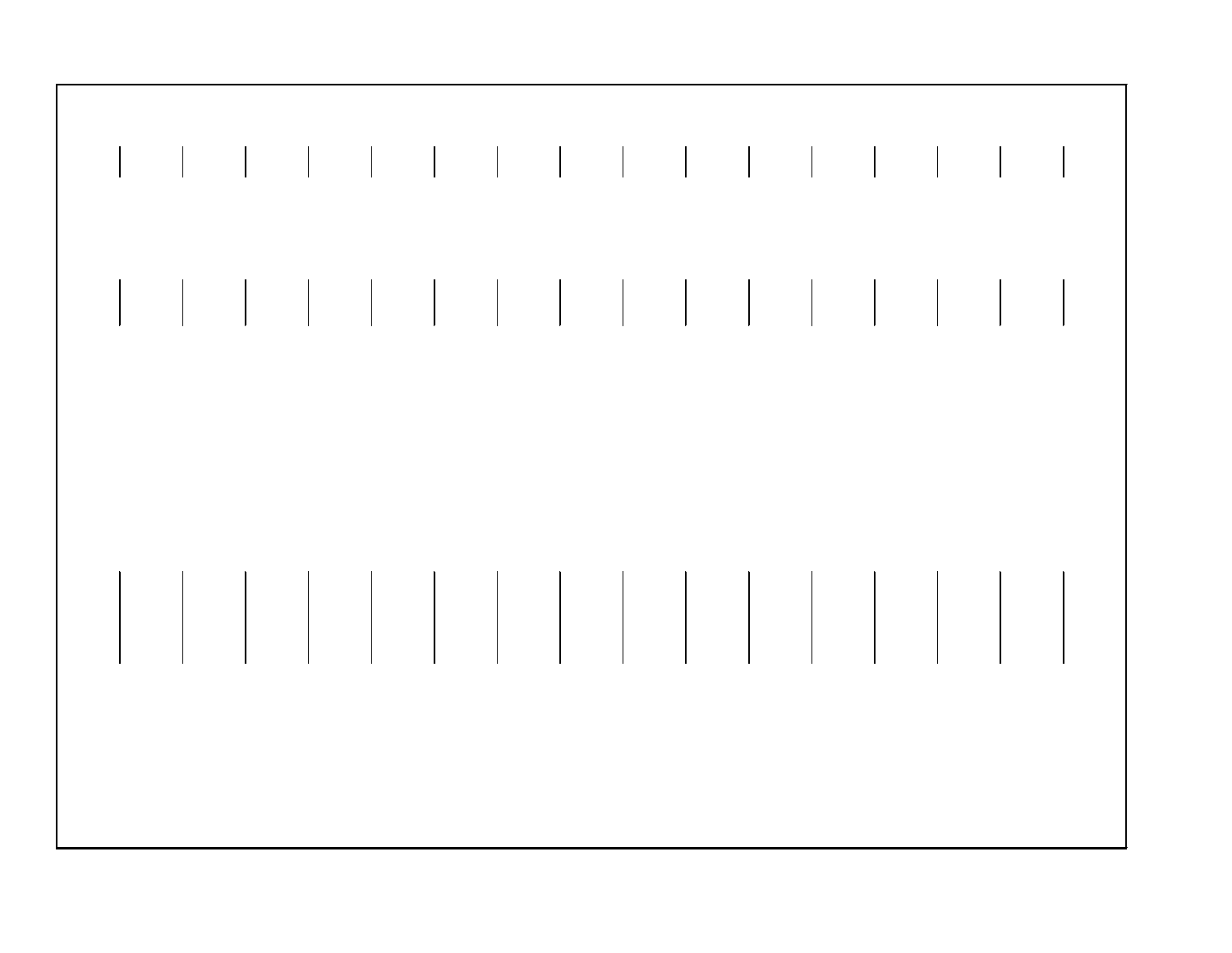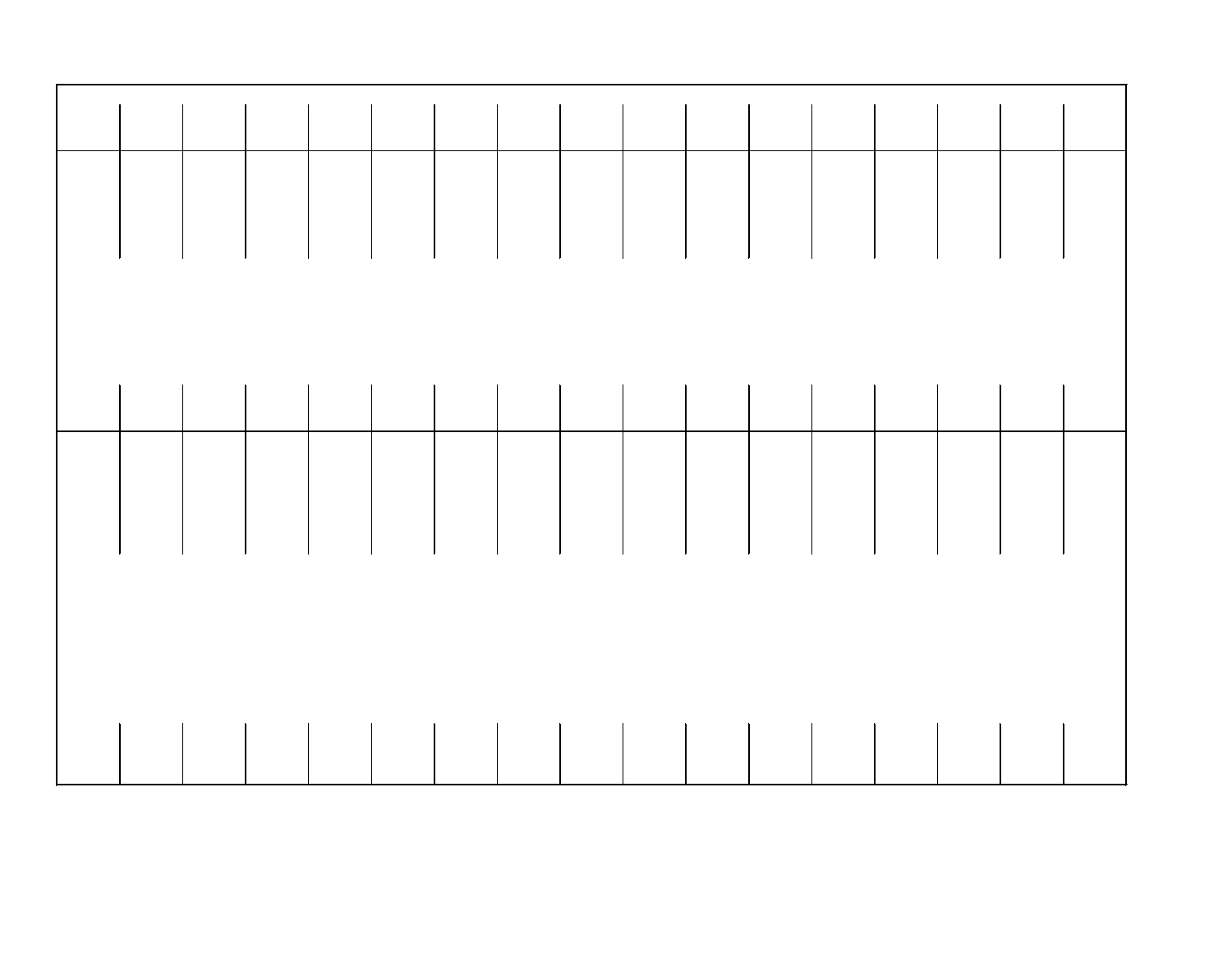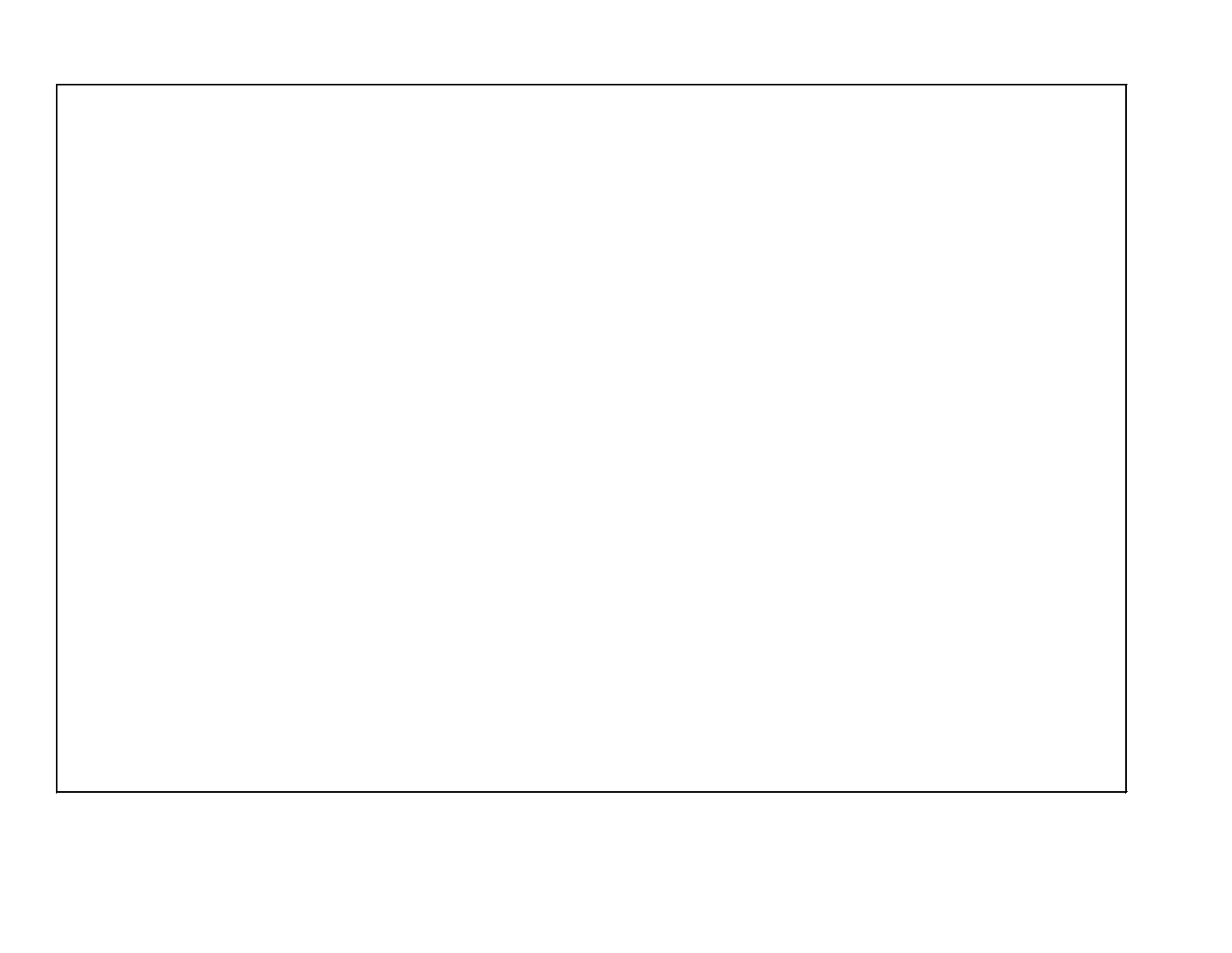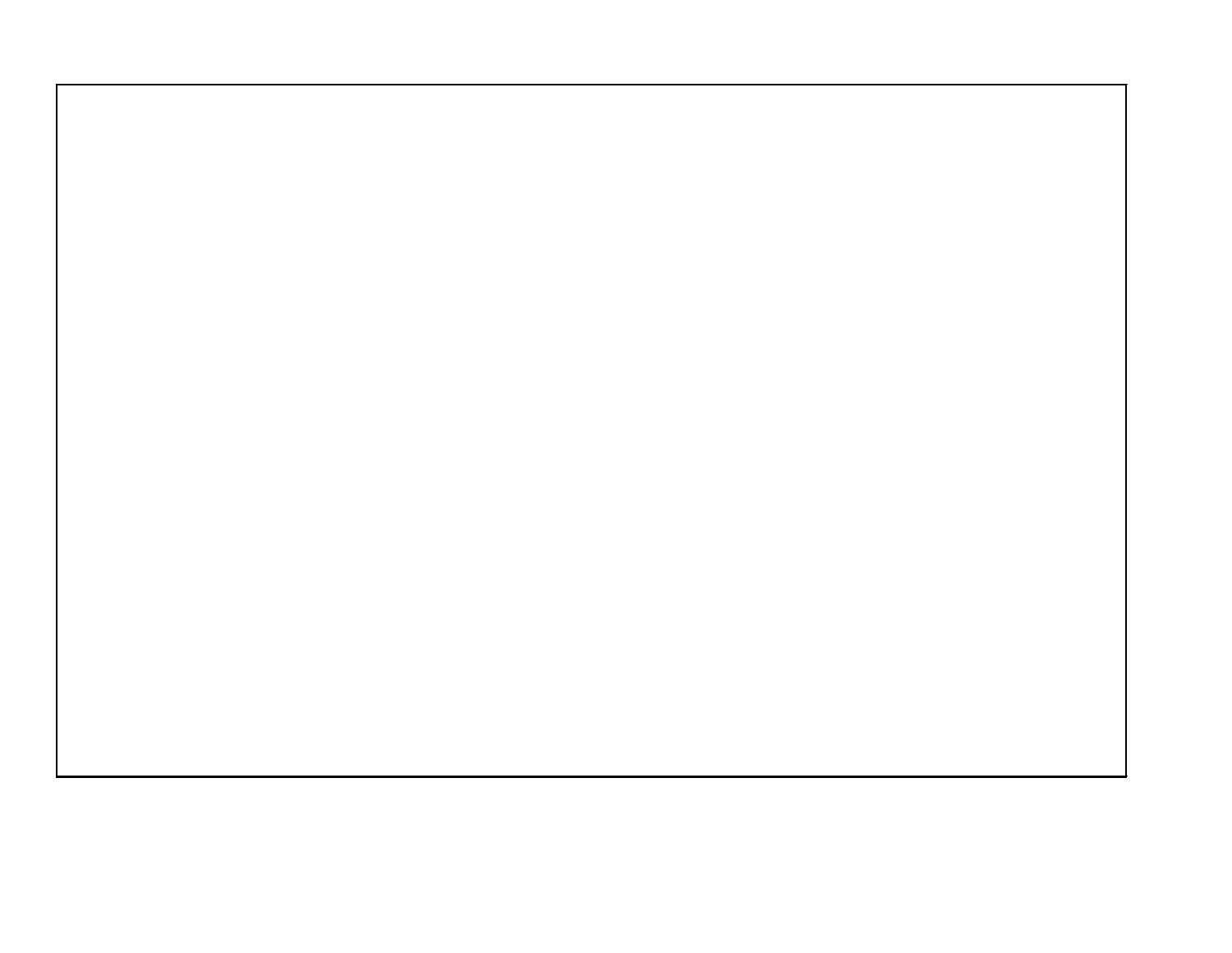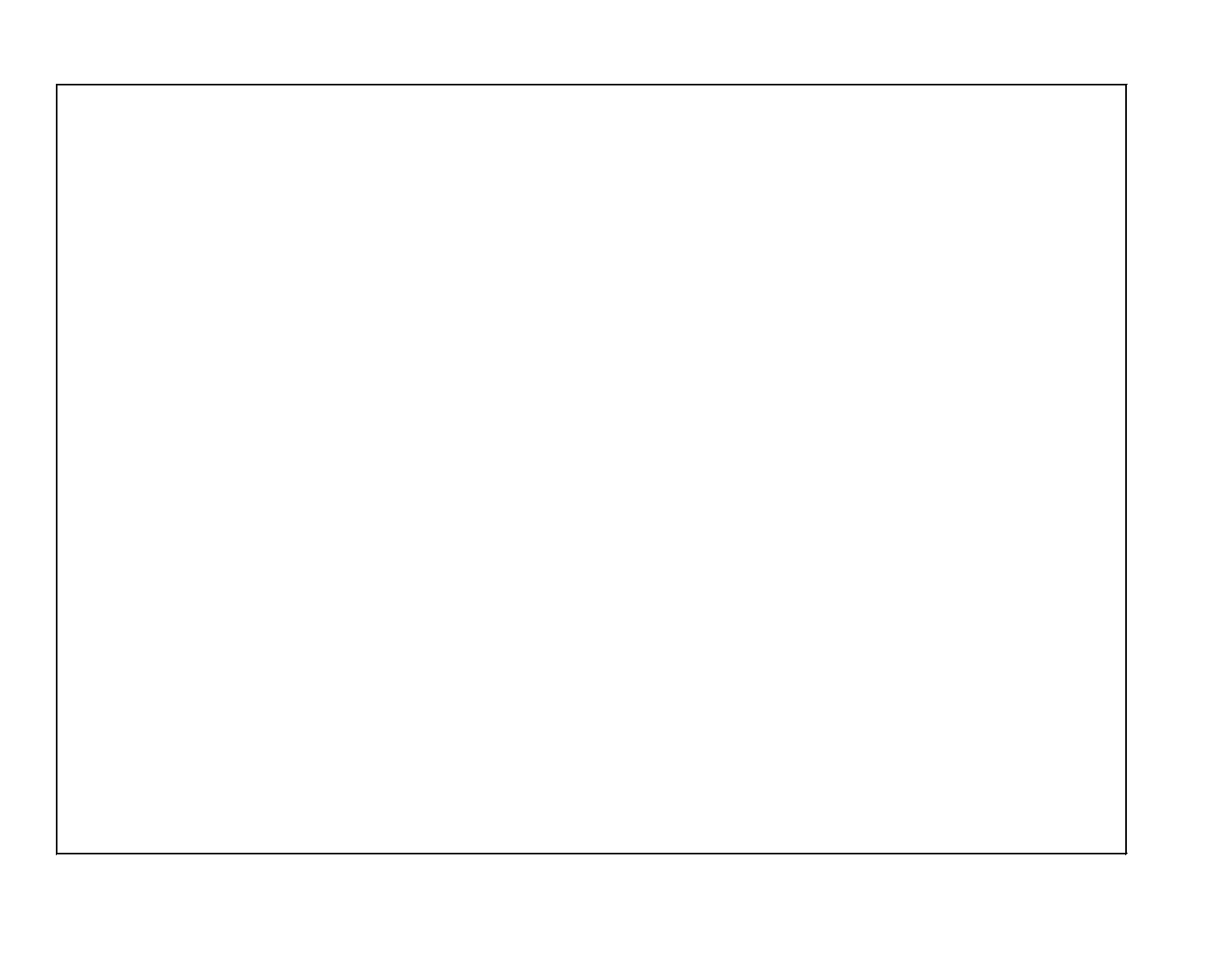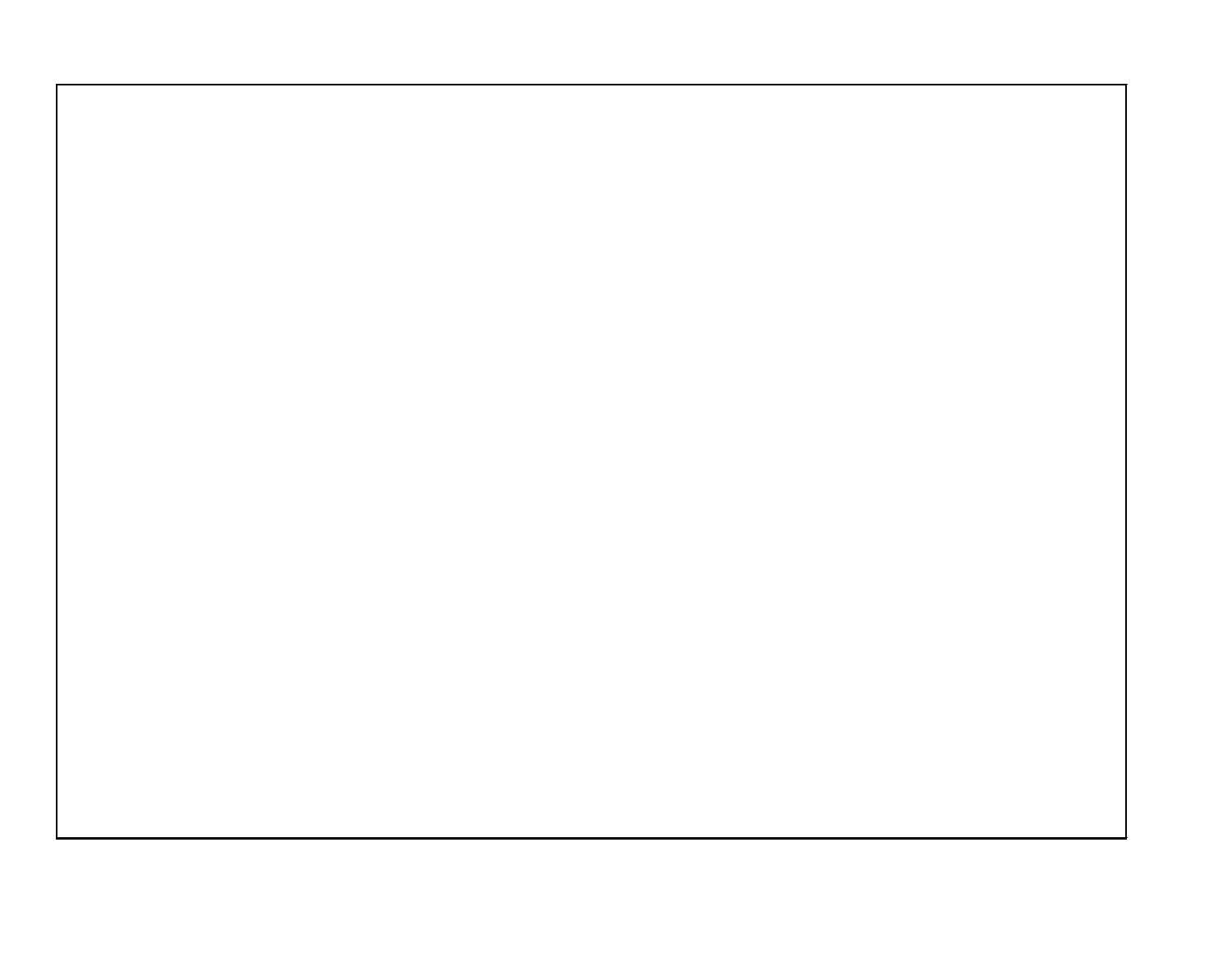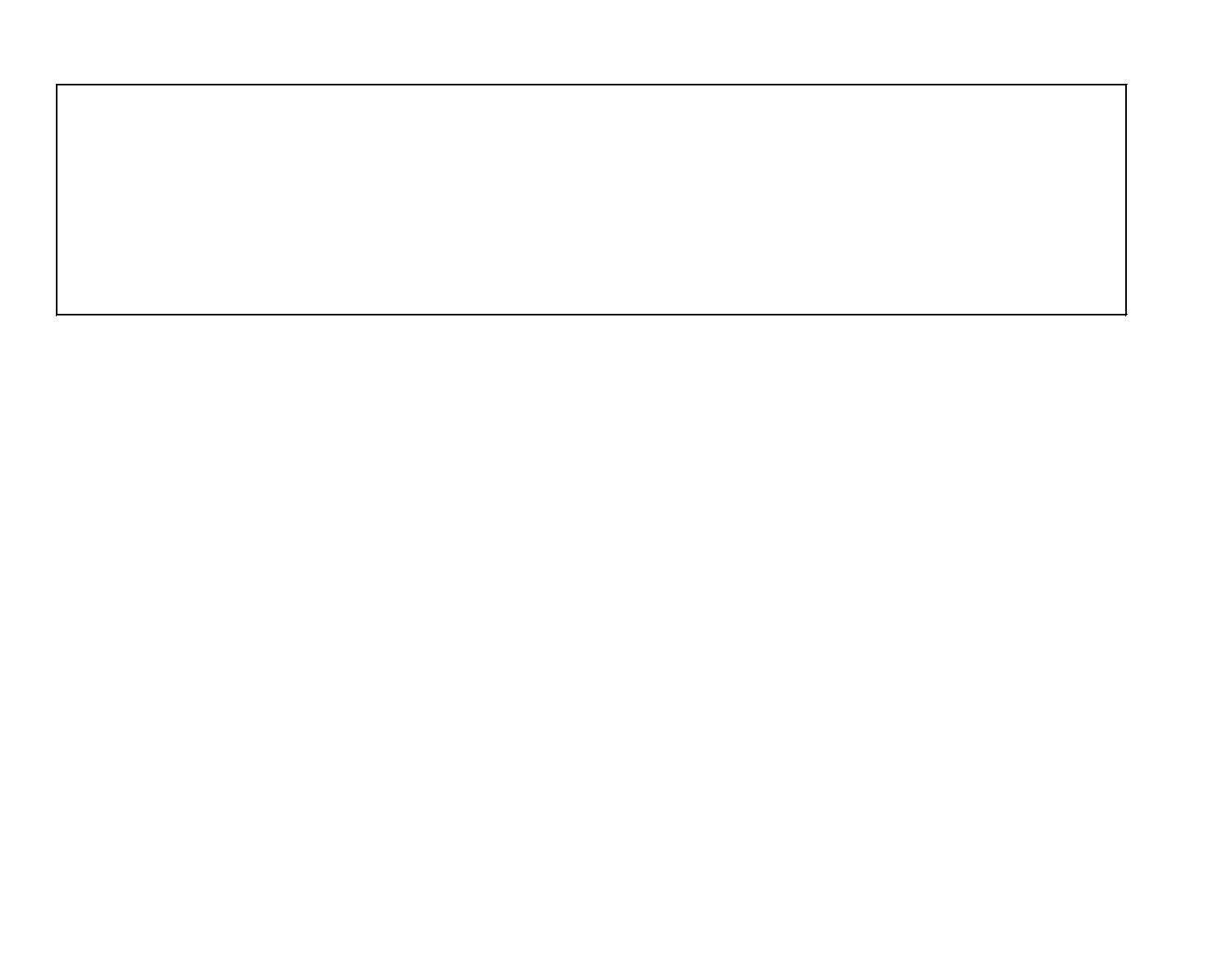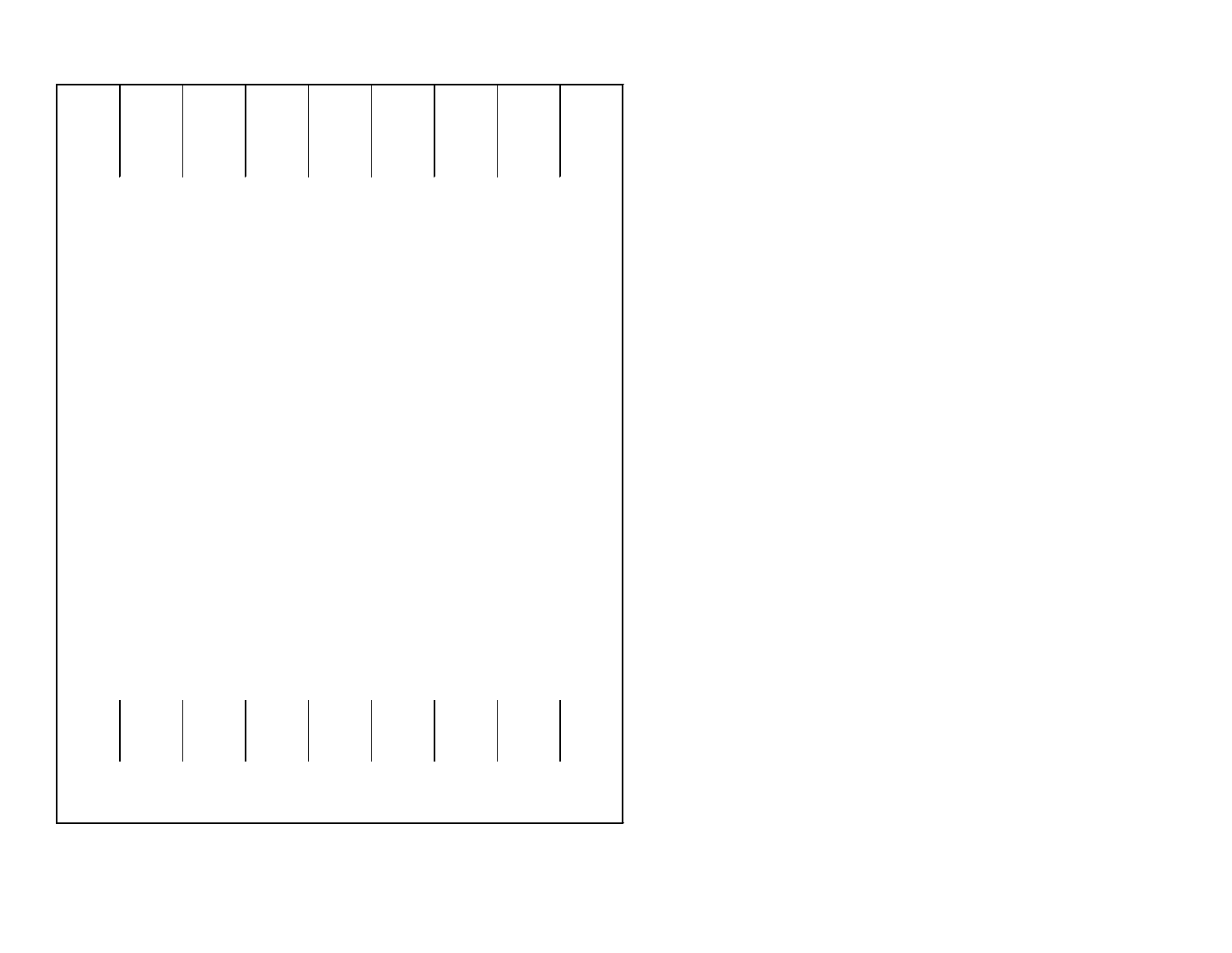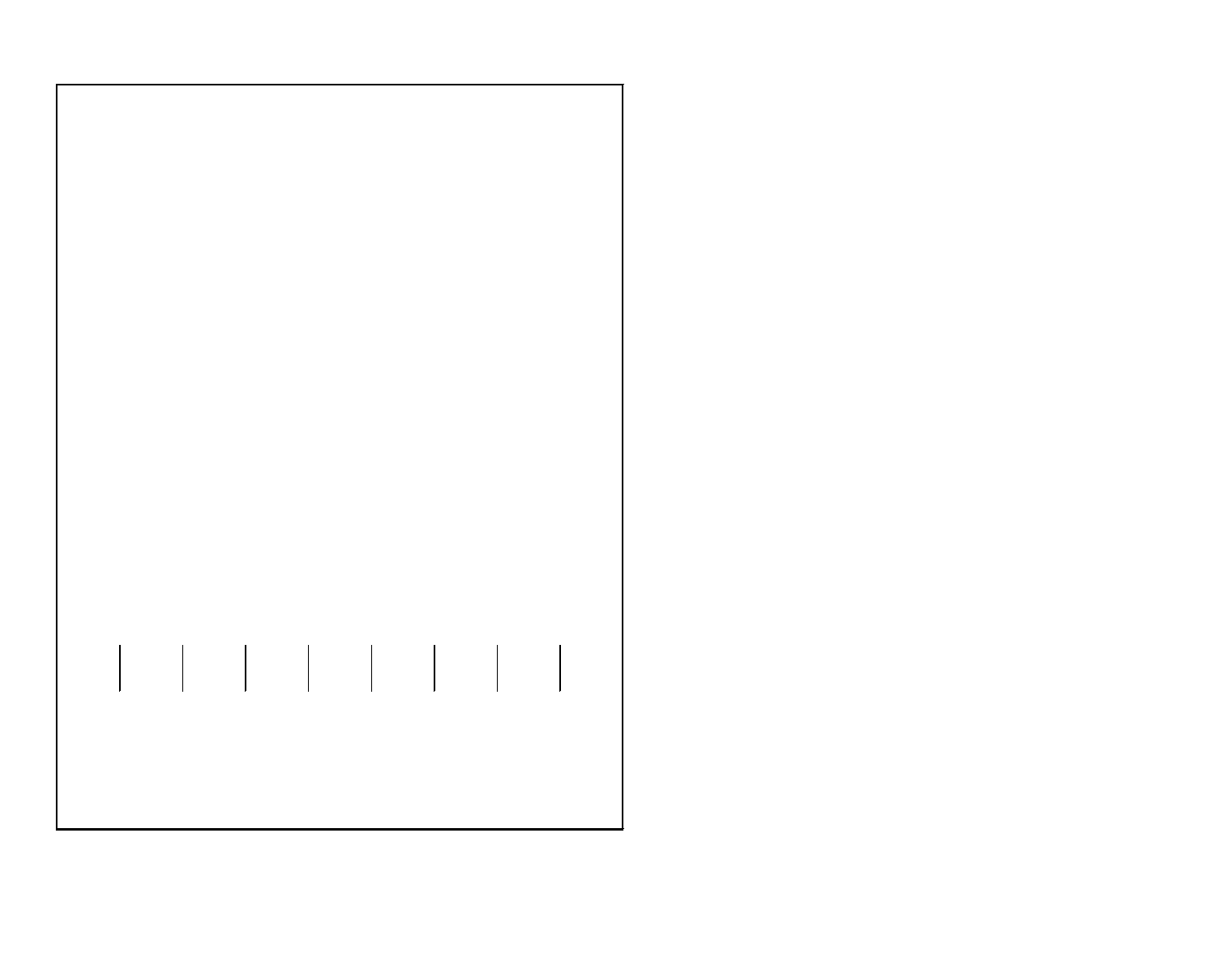